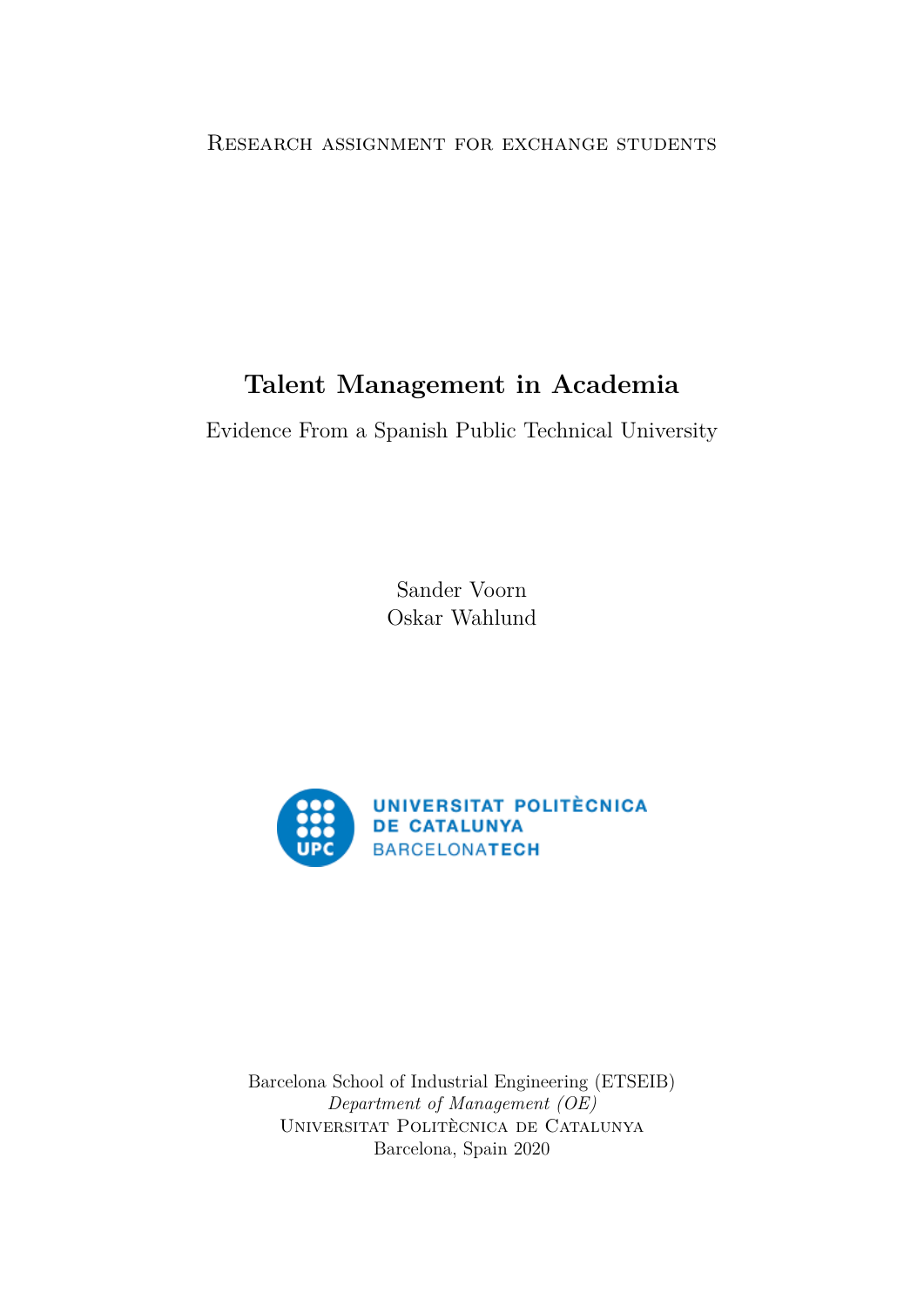Talent Management in Academia Evidence From a Spanish Public Technical University Authors: Sander Voorn, Oskar Wahlund

c Authors, 2020.

Supervisors: Eva Gallardo-Gallardo & Vicenç Fernandez Alarcon, Barcelona School of Industrial Engineering (ETSEIB), Department of Management (OE)

Research Assignment for Exchange Students Barcelona School of Industrial Engineering (ETSEIB) Department of Management (OE) Universitat Politècnica de Catalunya Barcelona, Spain

Typesetting in L<sup>AT</sup>FX

Barcelona, Spain 2020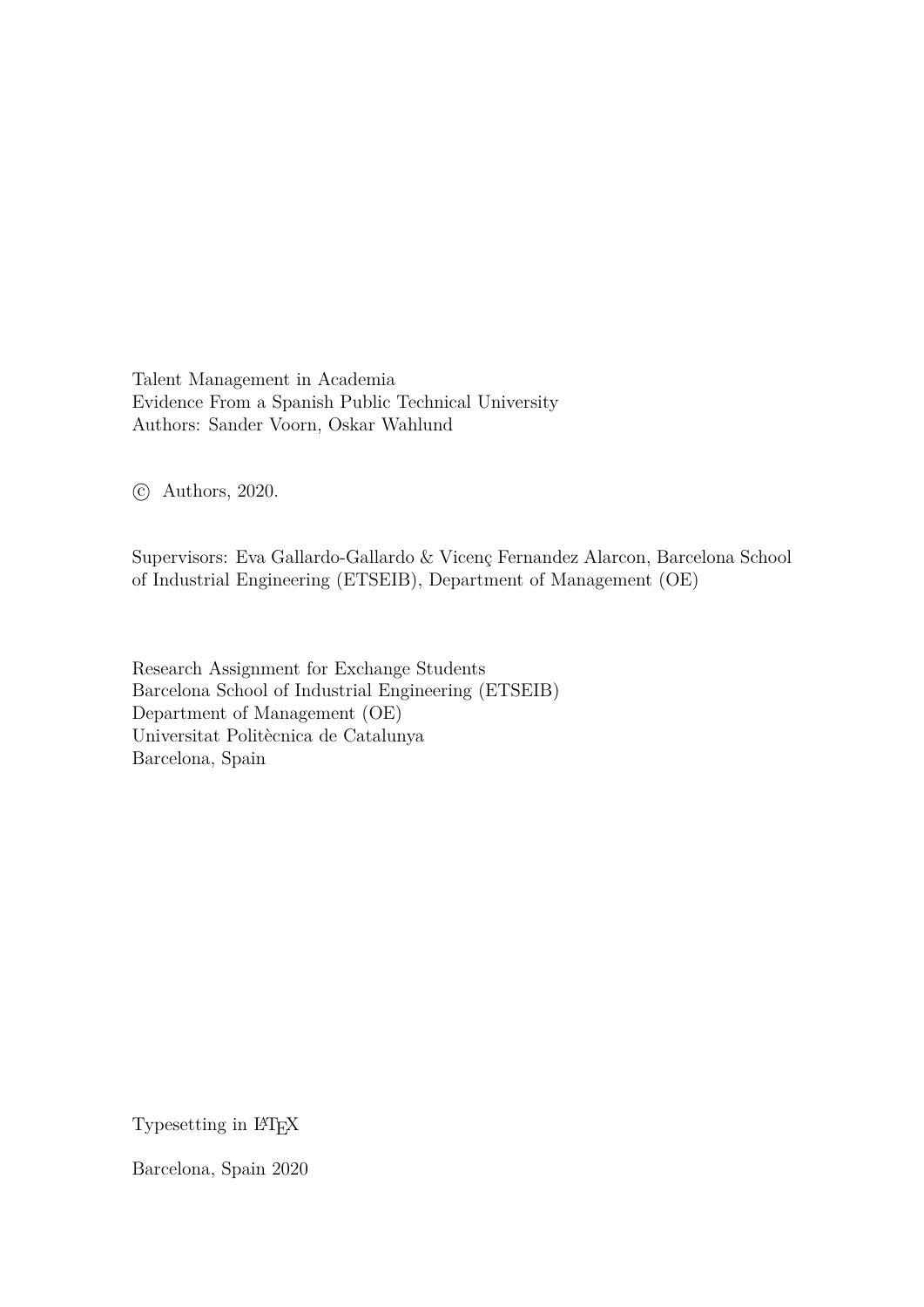# **Preface**

This Research Assignment was carried out during the autumn semester of 2019 at the Department of Management (OE) at The Barcelona School of Industrial Engineering (ETSEIB), Universitat Politècnica de Catalunya. The assignment describes the result of a research in Talent Management conducted by two exchange students from Chalmers University of Technology, executed at Universitat Politècnica de Catalunya.

We, the authors of this Research Assignment, would like to express our deep gratitude to Eva Gallardo-Gallardo  $&$  Vicenç Fernandez Alarcon for their supervision, advice and help throughout the process of this assignment.

We would also like to thank the universitiy involved in this research: Universitat Politècnica de Catalunya.

Universitat Politècnica de Catalunya Barcelona, Spain January 16, 2020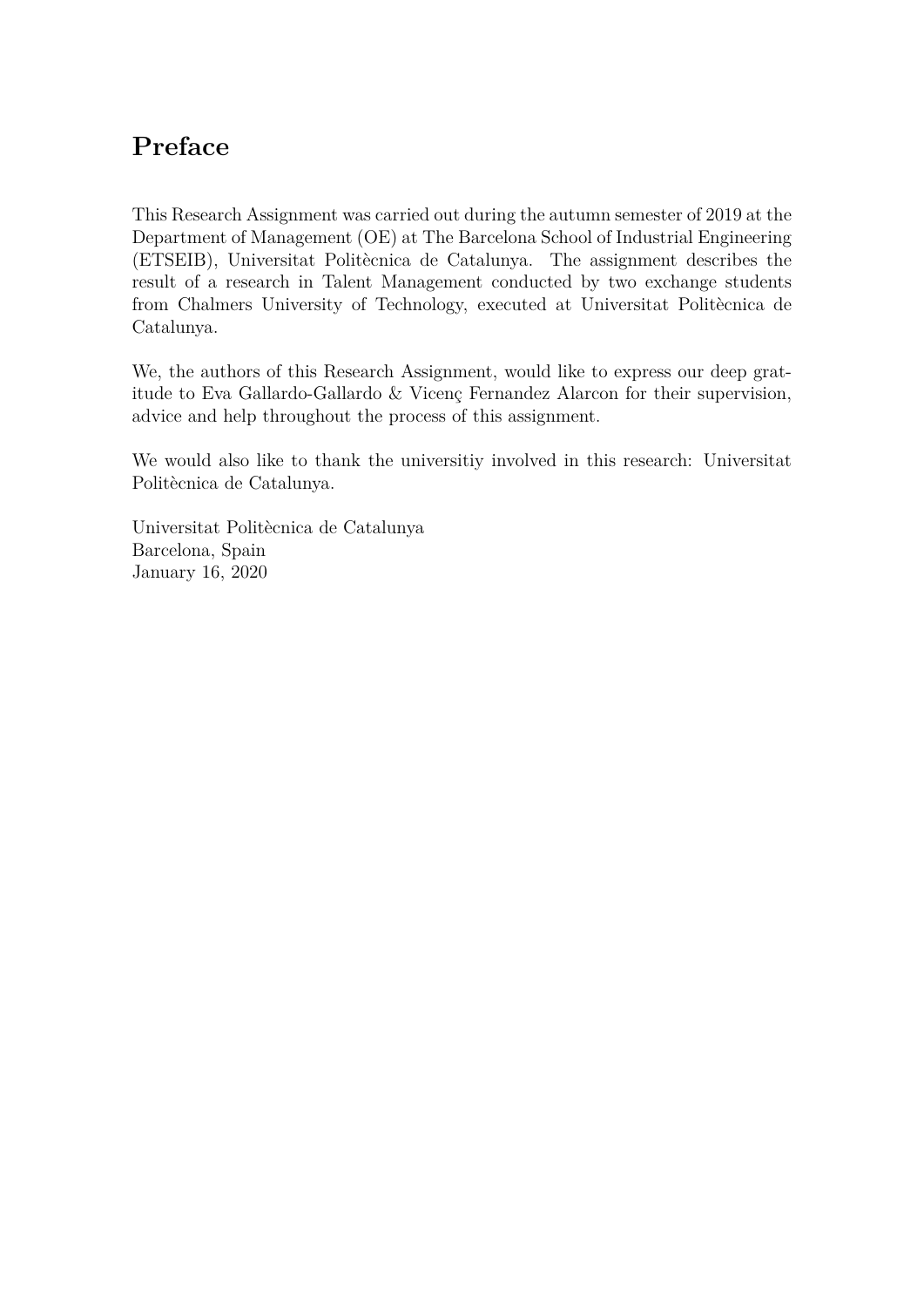# **Abstract**

This research investigates Talent Management in academia and serves both as an evaluation of the scientific research on the topic to this day and as an attempt to identify Talent Management practises in academia and comparing the theory of existing research with the reality in academic context. The purpose of this research is to explore the subject of Talent Management with regards to the practises of identification, selection and retention of academic talent. The research aims to provide contribution to the existing research within the subject of Talent Management.

This research consists of a literature review of the current research available on Talent Management in academia. To examine the application of the theory found in the literature review a survey was conducted at Universitat Politècnica de Catalunya (UPC) in Barcelona, Spain.

The results of the survey show that there exists both similarities and differences between the existing research and the applications at UPC. Regarding the identification of talent, it can be concluded that the definition of talent is not unanimous. Furthermore, the perception on if and how talent can be measured is also divided. To reach a stronger conclusion, more research must be conducted, preferably within different contexts. The results also show that in the selection of academic talent, recruiting through networks is the most common practice. In the practices of retaining academic talent, the results from the survey display that individuals in an academic environment seem to value flexibility and networking as key factors for wanting to stay employed at their current university.

In order to continue the research in Talent Management in academia, we suggest that more focus should be invested in understanding the contextual differences that may exist due to different contexts and environments.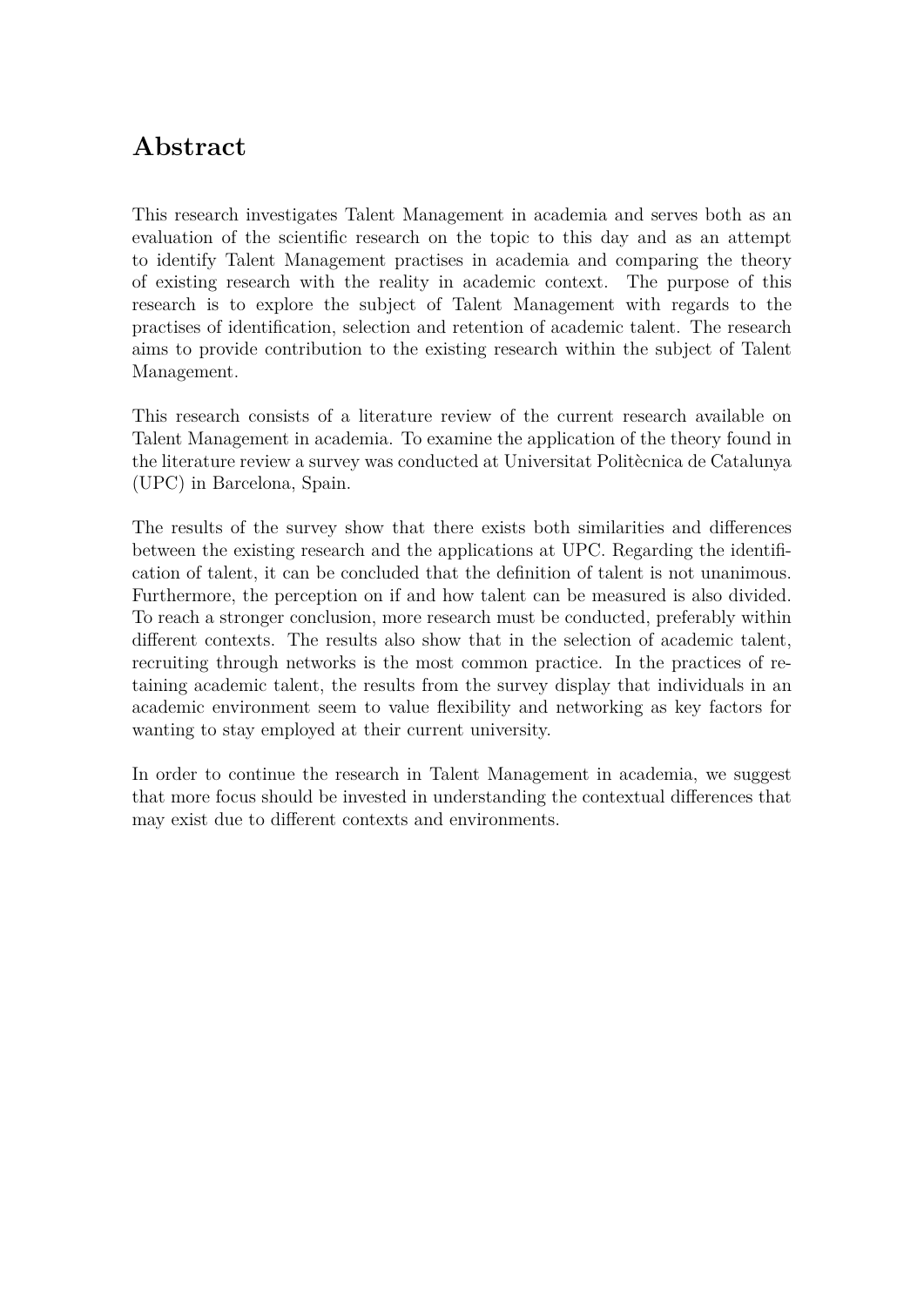# **Table of Contents**

| $\mathbf{1}$ |     | Introduction  |  | $\mathbf{1}$   |
|--------------|-----|---------------|--|----------------|
|              | 1.1 |               |  | $\mathbf{1}$   |
|              | 1.2 |               |  | $\mathbf{1}$   |
|              | 1.3 |               |  | $\overline{2}$ |
|              | 1.4 |               |  | $\overline{2}$ |
| $\mathbf{2}$ |     | Method        |  | 3              |
|              | 2.1 |               |  | 3              |
|              | 2.2 |               |  | 3              |
|              | 2.3 |               |  | $\overline{4}$ |
| 3            |     | <b>Theory</b> |  | $\overline{5}$ |
|              | 3.1 |               |  | $\overline{5}$ |
|              |     | 3.1.1         |  | $\overline{5}$ |
|              |     | 3.1.2         |  | 6              |
|              |     | 3.1.3         |  | 6              |
|              | 3.2 |               |  | $\overline{7}$ |
|              |     | 3.2.1         |  | $\overline{7}$ |
|              |     | 3.2.2         |  | - 8            |
|              | 3.3 |               |  | 10             |
|              |     | 3.3.1         |  | 11             |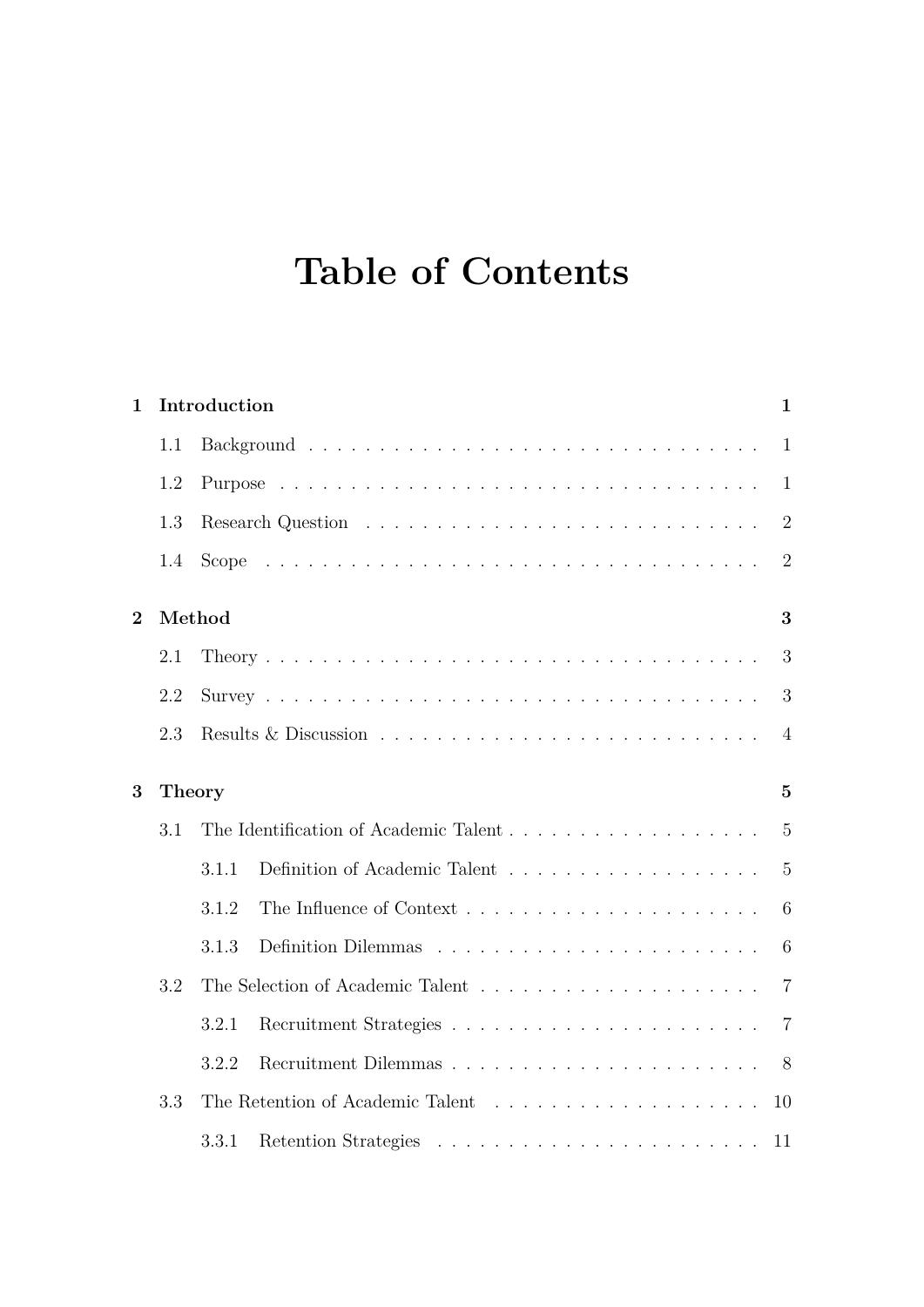| 4            | Results    |                                                                                       | 13           |
|--------------|------------|---------------------------------------------------------------------------------------|--------------|
|              | 4.1        |                                                                                       | 13           |
|              | 4.2        |                                                                                       | 14           |
|              | 4.3        |                                                                                       | 15           |
|              | 4.4        |                                                                                       | 15           |
|              | 4.5        |                                                                                       | 15           |
| 5            |            | <b>Discussion</b>                                                                     | 17           |
|              | 5.1        |                                                                                       | 17           |
|              | 5.2        |                                                                                       | 18           |
|              | 5.3        |                                                                                       | 19           |
|              | 5.4        |                                                                                       | 19           |
|              | 5.5        |                                                                                       | 20           |
|              | 5.6        |                                                                                       | 21           |
|              |            |                                                                                       |              |
|              | References |                                                                                       | 22           |
| $\mathbf{A}$ |            | Questionnaire - Talent Management in Academia: a UPC Research<br>Assignment (English) | $\mathbf{i}$ |
|              | A.1        |                                                                                       |              |
|              |            |                                                                                       |              |
|              |            |                                                                                       |              |
| B            |            | Questionnaire - Talent Management in Academia: a UPC Research<br>Assignment (Spanish) | iv           |
|              | B.1        |                                                                                       | iv           |
|              | B.2        |                                                                                       | iv           |
|              | B.3        |                                                                                       |              |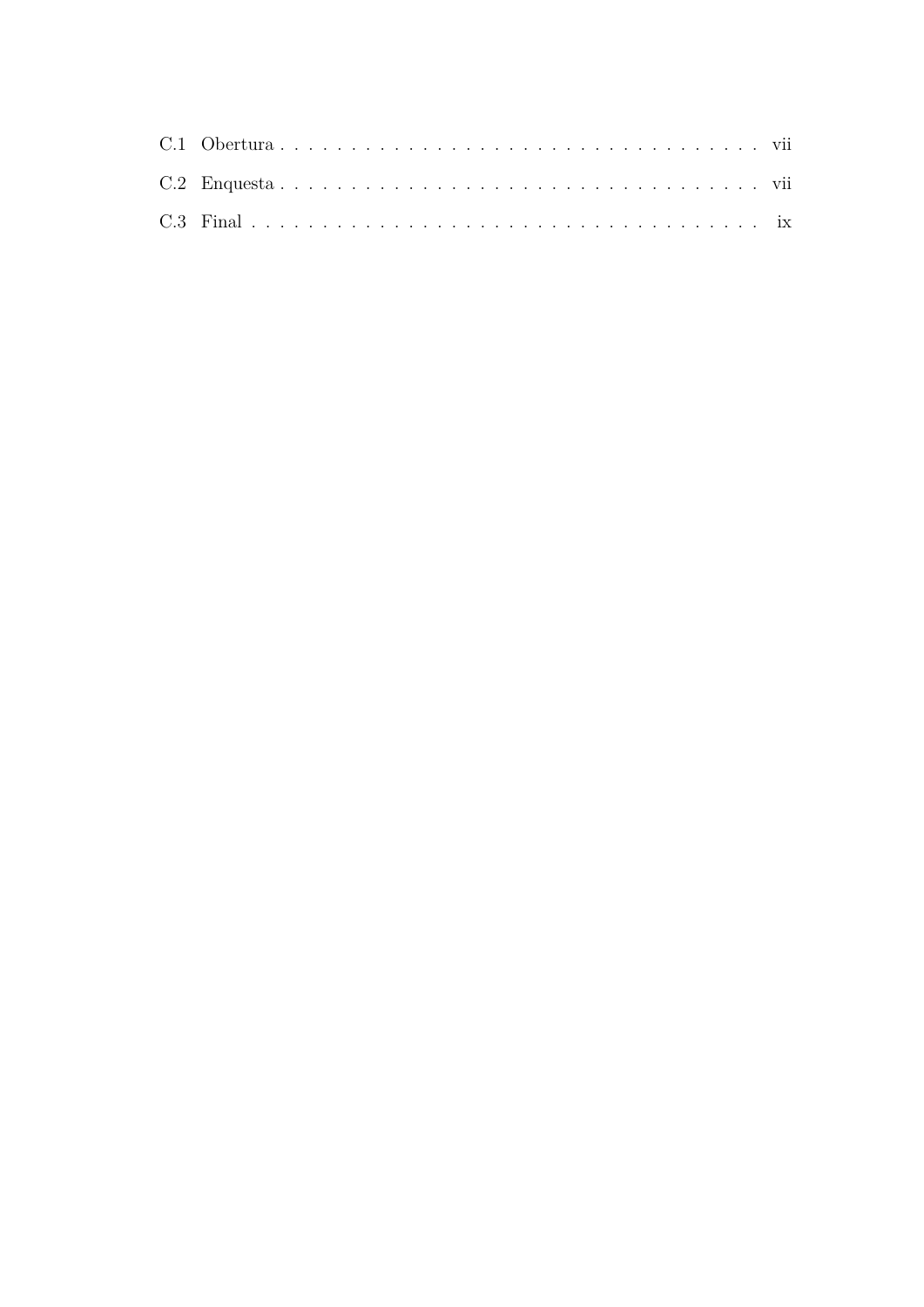# **List of Tables**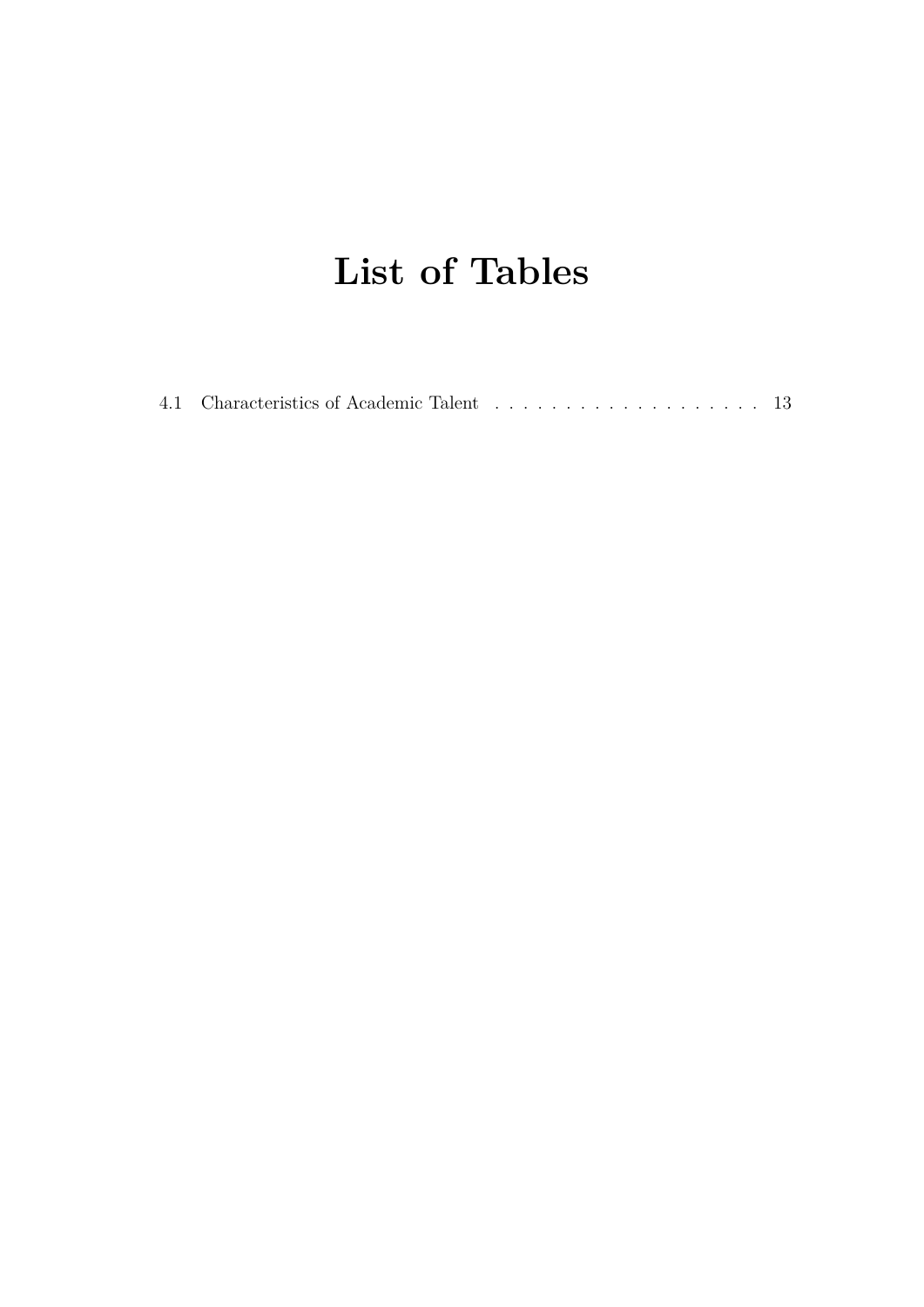# 1

# <span id="page-8-0"></span>**Introduction**

Ever since the term *The War for Talent* was coined in the end of the 1990s as a result of a research by McKinsey (Chambers, Foulon, Handfield-Jones, Hankin, and Michaels, [1998\)](#page-29-0), and later also a book with the same name (Michaels, Handfield-Jones, and Axelrod, [2001\)](#page-29-1), the subject of Talent Management (from now on referred to as TM) has been under a growing interest and development. According to Chambers et al. [\(1998\)](#page-29-0), the war for talent can be won, but to do so the companies must turn TM to a key priority in their organization.

## <span id="page-8-1"></span>**1.1 Background**

The meaning of *Talent* is far from unanimous (Gallardo-Gallardo, Dries, and González-Cruz, [2013\)](#page-29-2). Since there has been problem in defining talent and therefore also the definition of TM, research has been made with the objective to understand the concept of talent within specific contexts (Gallardo-Gallardo, Dries, et al., [2013\)](#page-29-2) and also identify the dominant theoretical frameworks of TM (Gallardo-Gallardo, Nijs, Dries, and Gallo, [2015\)](#page-29-3).

The subject, TM in academia, is still in early stages in the development. There are few previous studies in regard to the subject. The subject is still in the phases of defining talent, so the application of the subject has a bit left to go. Therefore, the subject can be seen as being in the early exploratory phase.

## <span id="page-8-2"></span>**1.2 Purpose**

The purpose of this research is to explore the subject, TM in academia, with regards to practices within identification, selection, retention of academic talent. Furthermore, the aim is also to contribute to the scarce base of research within the subject, and to see if previous research can be applicable and generalized to public universities within the subject of technology in Spain.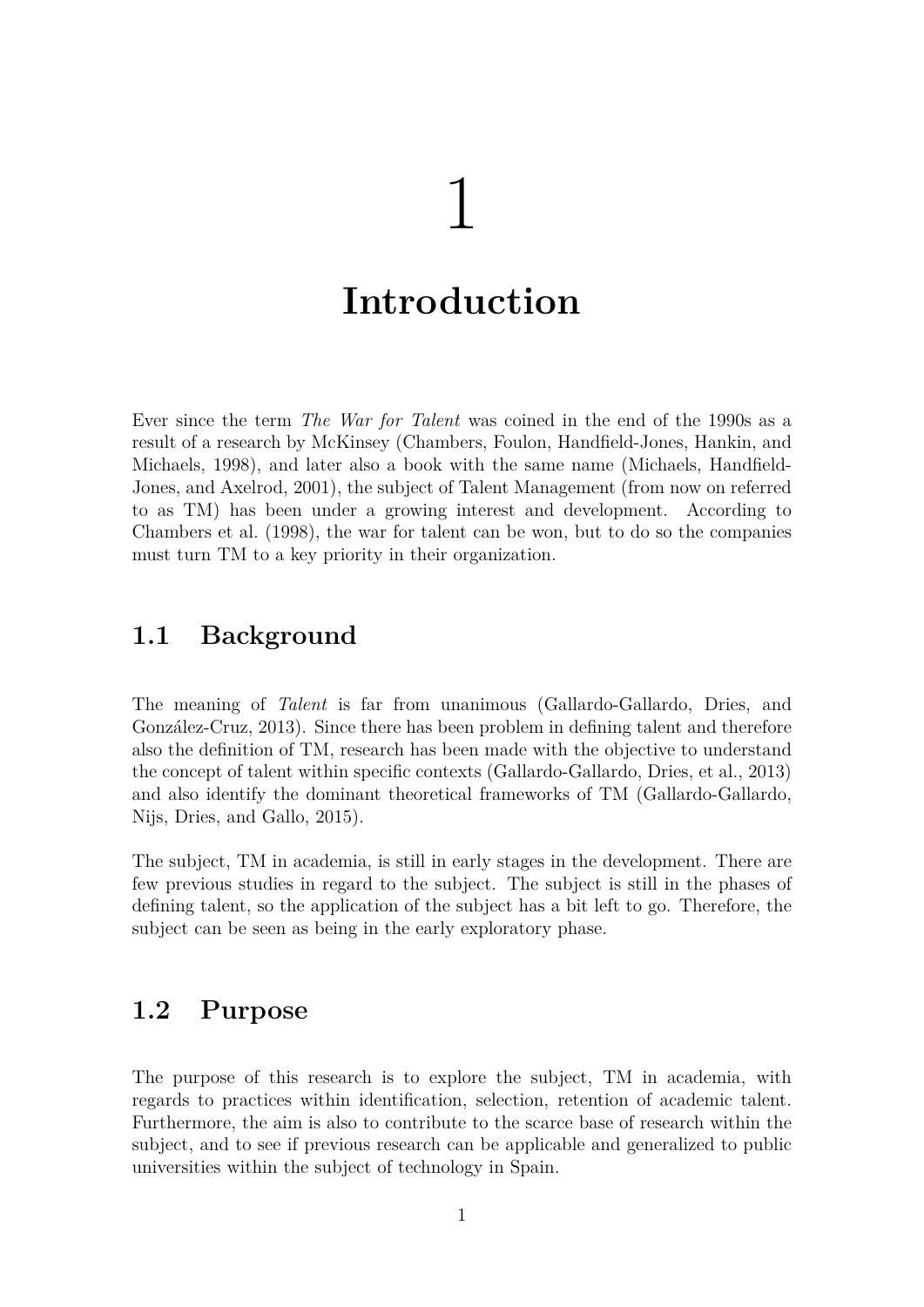# <span id="page-9-0"></span>**1.3 Research Question**

The main research question of this research assignment is:

*How are talent in academia viewed upon at public Spanish universities with regards to identification, selection and retention of academic talent?*

To further expand the research question, the following question will also be investigated:

*Which practices are being used within identification, selection and retention of academic talent?*

# <span id="page-9-1"></span>**1.4 Scope**

Within the framework of this assignment, a couple of limitations has been identified. Since the research is conducted under a time limit of one semester, restrictions in terms of depth and extension of the research has been made. This mainly affects the size and the extent of the case study which is limited to include one university: Universitat Politècnica de Catalunya in Barcelona, Spain. This university was chosen due to the ease of access to a relatively large sample in the case study as the authors of the report has personal ties to the university.

The chapter on the theory of TM has a deliberate focus on studies and research from Europe and North America since the university in which the theory is later analysed against is geographically situated in a country with similar demographical and cultural settings.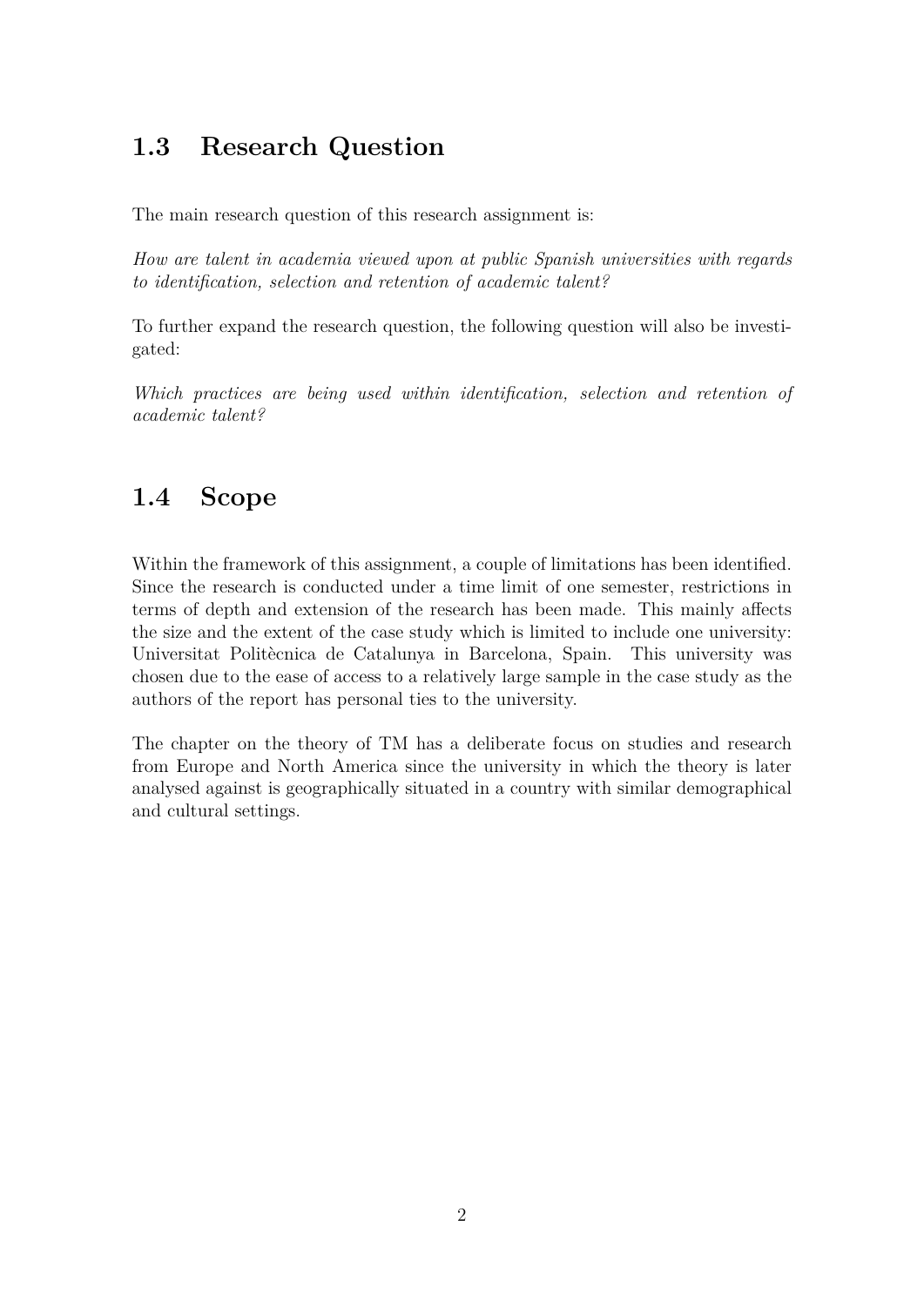# $\sum$

# **Method**

<span id="page-10-0"></span>This part of the assignment covers the methods used in the research with the aim of answering the research questions. The introduction of the report is followed by the chapter on theory regarding TM in academia. The following chapter addresses the results of the conducted survey, which will be described in this chapter. The report ends with a discussion containing an analysis of the result, a conclusion, acknowledges of the limitations, and some recommendations for future research.

# <span id="page-10-1"></span>**2.1 Theory**

The chapter on the theory is equivalent to a literature review on TM in academia. The literature review was conducted through an assessment of the current research available on TM in academia. This was carried out through searches for academic publications in different online databases. The databases used were: Google Scholar, UPC Digital Library, and Chalmers Library. In the searches the following key words were used: "Talent", "Academia", "Talent Management", "Human Resource Practises", "Academic Careers".

The theory based on the literature review were then divided into three main parts: *The Identification of Academic Talent*, *The Selection of Academic Talent*, and *The Retention of Academic Talent*. In each of this parts, different concepts, strategies, practises, and dilemmas are raised in relation to TM in academia.

## <span id="page-10-2"></span>**2.2 Survey**

To be able to make a comparison between the available research and opinions with the implementations in reality, in this case a public technical university in Spain, a survey was conducted. The questions asked in the survey were divided into two parts. One part considers questions about demographics with the aim of identifying different stakeholder groups. The other part considers questions derived from the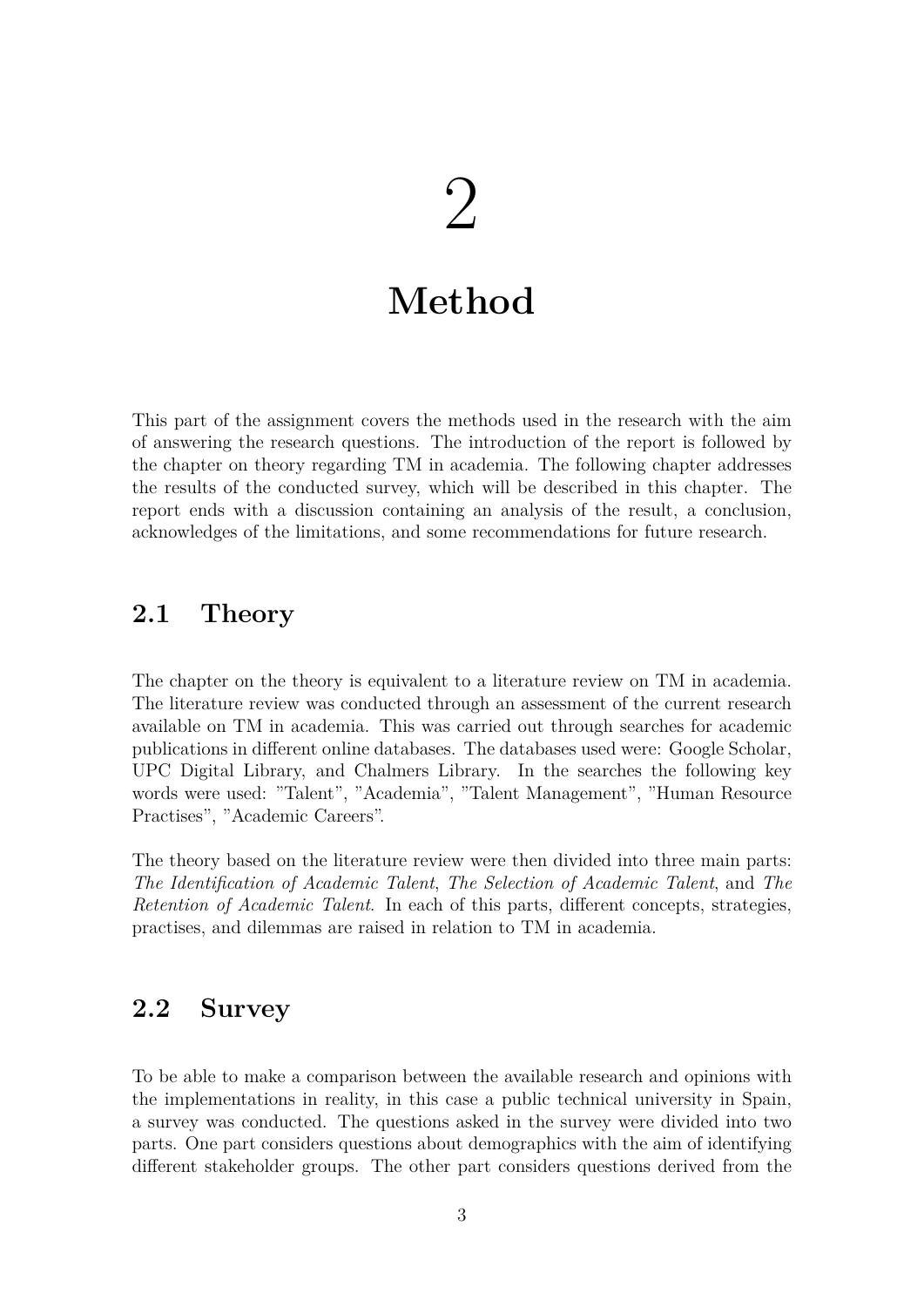main parts from the literature review regarding TM in academia.

The survey consisted of a questionnaire distributed in English, Spanish and Catalan (attachment [A,](#page-31-0) [B](#page-34-0) and [C\)](#page-37-0). The survey was distributed online through the survey tool myEnquesta provided by UPC to the academic personnel at two different schools at UPC: Barcelona School of Industrial Engineering (ETSEIB) and Castelldefels School of Telecommunications and Aerospace Engineering (EETAC). The possibility of answering the questionnaire consisted of the time period between 2020-01-07 and 2020-01-14. Out of the collected answers, the incomplete answers were disregarded before the results were analysed.

To guarantee anonymity and confidentiality for the respondees, the answers to the questionnaire were deleted at the same time as the research were finished by the date of 2020-01-31.

## <span id="page-11-0"></span>**2.3 Results & Discussion**

The chapters on results and discussion are describing the results from the survey and how the results are interpreted. The results are analysed in connection to the literature review, with the aim of identifying similarities and differences. The discussion ends with conlcusions, acknowledges of the research limitations and recommendations for future research.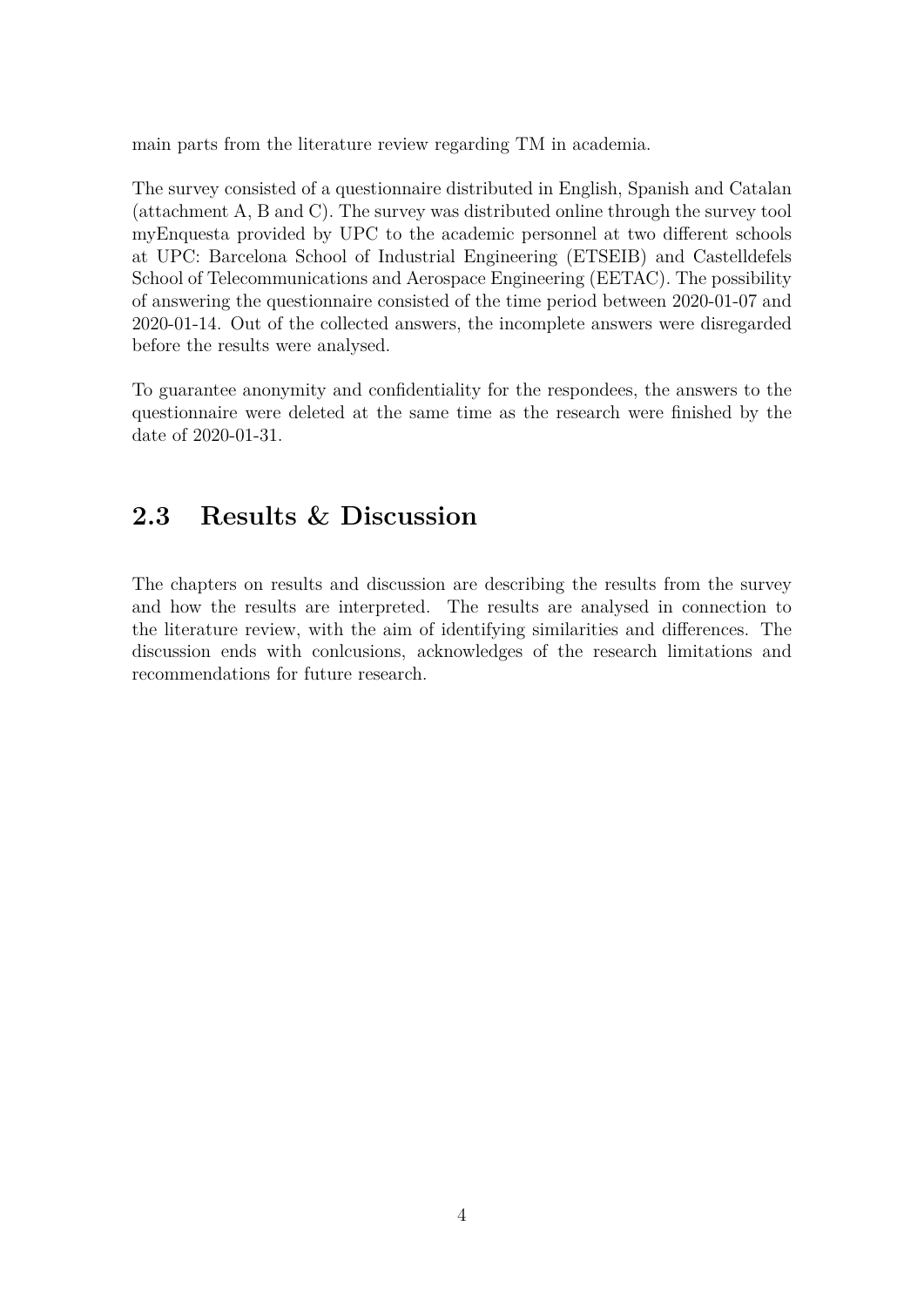# $\binom{1}{2}$

# **Theory**

<span id="page-12-0"></span>This chapter is the result of a literature review on TM in academia. The structure of the literature review is based on three main components: *The Identification of Academic Talent*, *The Selection of Academic Talent*, and *The Retention of Academic Talent*. The chapter raises different concepts, strategies, practises and different dilemmas that exists related to TM in academia.

## <span id="page-12-1"></span>**3.1 The Identification of Academic Talent**

To be able to identify talent, you have to know what you are looking for. The definition of talent is essential for the understanding of TM and how one approaches the different practices and strategies implemented (Thunnissen and van Arensbergen, [2015\)](#page-29-4).

#### <span id="page-12-2"></span>**3.1.1 Definition of Academic Talent**

With a multi-dimensional approach to talent, Thunnissen and van Arensbergen [\(2015\)](#page-29-4) have conducted an empirical analysis with the aim to define talent in Dutch academia. They asked different stakeholders (board members, managers, policy officials, talented employees and grant panel members) to describe their view on academic talent. Their findings show that a talented individual in academia is commonly seen as a person with certain characteristics: intellectual characteristics, social characteristics, intrapersonal characteristics and performance. Among the named characteristics, Thunnissen and van Arensbergen [\(2015\)](#page-29-4) claims that talent can be seen as a combination of three components: abilities, intrapersonal characteristics and performance. These components can be further divided into smaller components. *Abilities* refers to scientific understanding, academic expertise, innovation, entrepreneurship, consciusness of environment, communication skills and cooperation skills. *Intrapersonal characteristics* refers to motivation and drive, personal effectiveness and fast development. *Performance* refers to experience and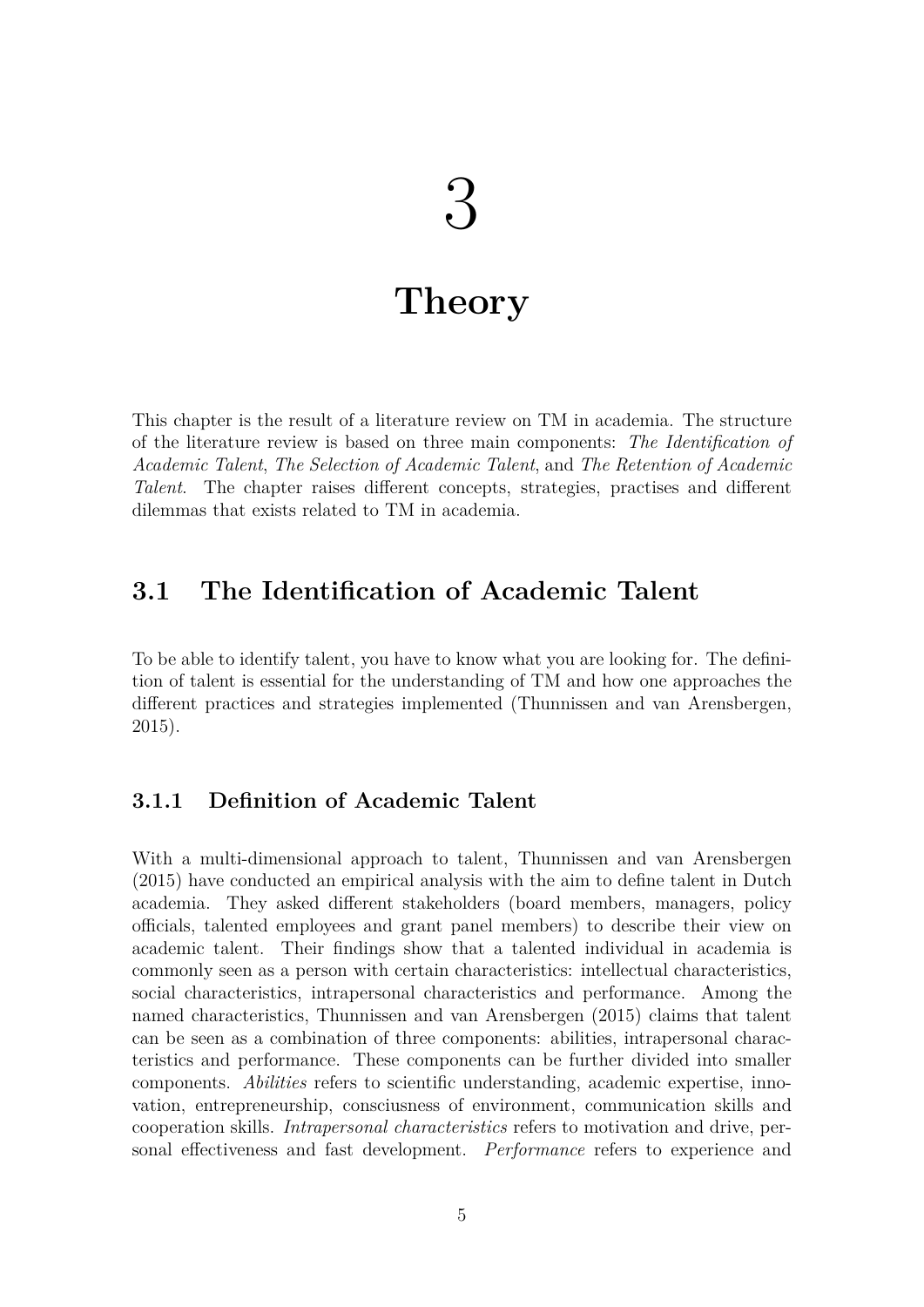above avarerage performance. A talented individual in academia can therefore be described as a person who has a great scientific understanding and expertise, are highly motivated and driven, have a passion for science, and also are able to communicate well and inspire others (Thunnissen and van Arensbergen, [2015\)](#page-29-4).

To further deepen their conclusions, Thunnissen and van Arensbergen [\(2015\)](#page-29-4) identifies that the perception of talent also differs noticeably between the different stakeholders. Based on the frequency of mentioned characteristics, the different approaches to talent can be compared between the different stakeholders . There exists different values in talent identification in different stakeholder groups (e.g. board members, managers and policy officials values performance and academic skills highly when talented employees instead values motivation and drive in combination with academic skills). This enhances the conception of talent identification being subjective, and one cannot ignore the impact of context (Thunnissen and van Arensbergen, [2015\)](#page-29-4).

#### <span id="page-13-0"></span>**3.1.2 The Influence of Context**

On the subject of context, Thunnissen and van Arensbergen [\(2015\)](#page-29-4) argues that the identification of talent can not only be seen as a set of characteristics, but that the organisational context and the environmental influence has a major impact. TM is highly dependent on context and to understand how to approach TM in an organisation one must understand the context and setting of the organisation (Gallardo-Gallardo, Thunnissen, and Scullion, [2019\)](#page-29-5). The effect of context should be considered to a greater degree in research (Johns, [2017\)](#page-29-6), and to develop TM research further, the impact of context should be acknowledged and incorporated more thoroughly (Gallardo-Gallardo, Thunnissen, et al., [2019\)](#page-29-5).

#### <span id="page-13-1"></span>**3.1.3 Definition Dilemmas**

When it comes to identifying, selecting and developing talent in academia there are some difficulties that can be viewed upon as dilemmas. According to Thunnissen and van Arensbergen [\(2015\)](#page-29-4) there are five common dilemmas which are described below. The first dilemma describes the difficulties with identifying and selecting talent. Should one look at a candidate's record to see if the candidate has proven to be talented or should one look at the candidate as if the individual has the potential to be talented and thereby if the candidate can be moulded toward talented employees? The second dilemma elevates the problem regarding the identification of talent. Should one measure talent or should one identify talent by subjectively perceive talent. More concretely, should one measure the amount and quality of articles produced by an individual or should one look for unmeasurable things, e.g. motivation and drive. Since the prerequisites depends on a lot of factors (e.g. field of study) what amount of articles produced makes one a talented researcher? Is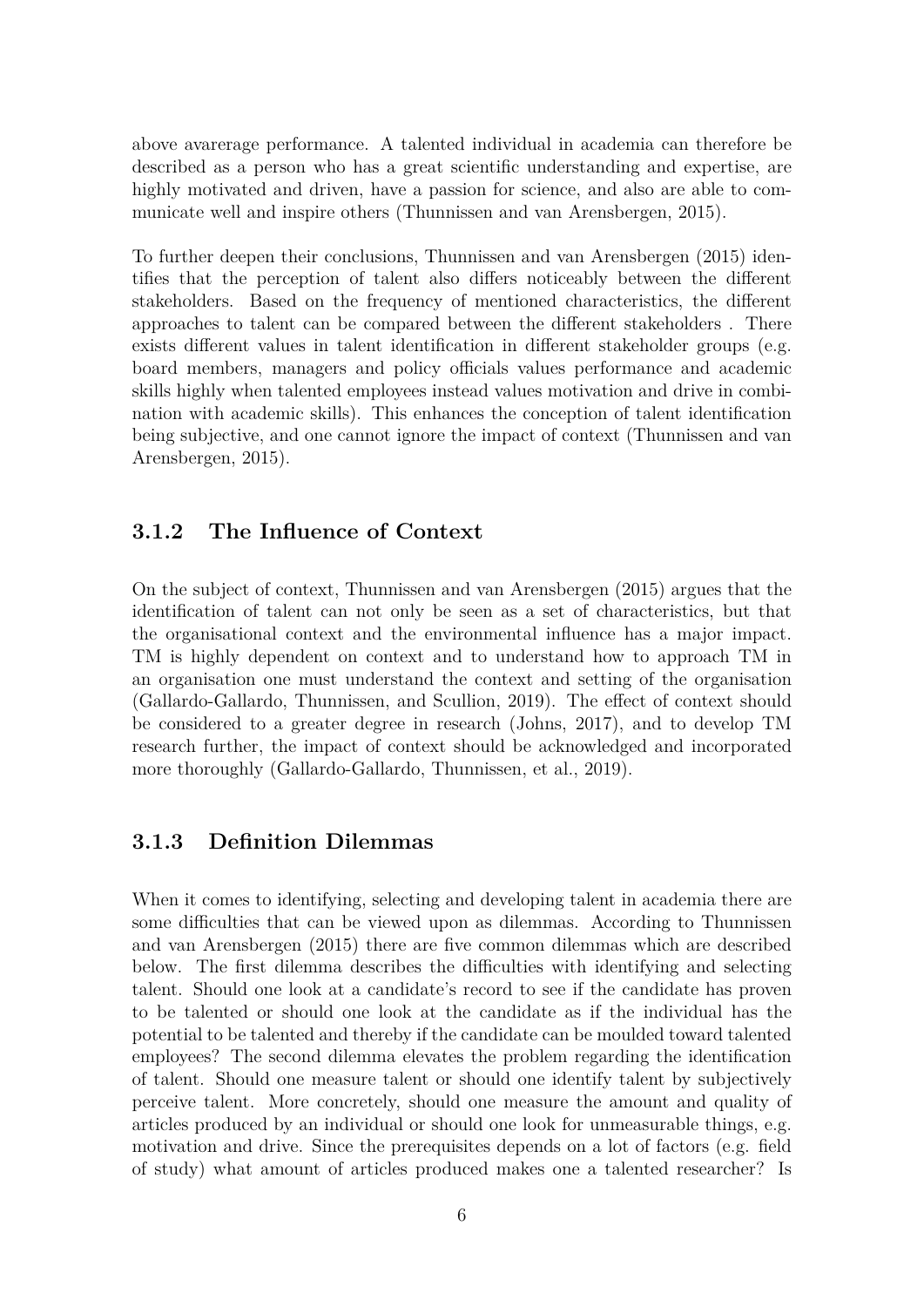a researcher with the worst possible prerequisites that can produce just one high quality article a talented researcher? The third dilemma relates to the question of who does one need to compare an individual to in order to determine if she is talented? Depending of the group, if one looks at the whole world or just looks at its own department, the perception of, if a person is talented or not, will change. The fourth dilemma is strongly connected to the way a person views talent, is talent a singular person who will, with some guidance, excel at their profession or is talent a group that might not individually excel but they work hard in order to excel collectively. How can one differentiate between similar talents? Which kind of individual is worth investing time and money on in order to develop talent? The fifth dilemma regards to who actually decides the definition of talent. During the selection phase, there will be some criteria in order to select a candidate that seems to be talented. Since the perception of talent varies between individuals, the criteria for selecting the candidate will vary depending on who is leading the recruitment.

## <span id="page-14-0"></span>**3.2 The Selection of Academic Talent**

Based on how academic talent is defined and identified, one can continue working with the selection of academic talent. There are different recruitment strategies identified which are presented below, accompanied with several dilemmas that can occur.

#### <span id="page-14-1"></span>**3.2.1 Recruitment Strategies**

In order to fill a vacant spot in academia there are different ways to handle this. Depending on which field of study the vacant spot is the strategy for filling that spot might differ. According to the study of van den Brink, Fruytier, and Thunnissen [\(2013\)](#page-30-0) there are three areas of study that uses different recruitment strategies. The three areas are: *The Humanities*, *The STEM Fields* and *The Medical Sciences*.

The humanities area is characterized as a *sellers' market*, which means for every job opening there are a lot of candidates applying. Although the openings are communicated publicly the position is often filled by what is called a *crown prince* or *crown princess*. This is someone that has been trained for that specific position while working at a lower position. When the day comes where the higher position becomes vacant the *crown prince* or *crown princess* will get the position. This results in a high amount of recruitment via internal circuits (van den Brink et al., [2013\)](#page-30-0).

In the STEM fields the most common way to fill a position is by using informal network scouts. The reason for this is that is a *buyers' market* the competition for academics are high and universities try to head hunt great academic talent from other universities. By going under the radar, it is harder for other universities to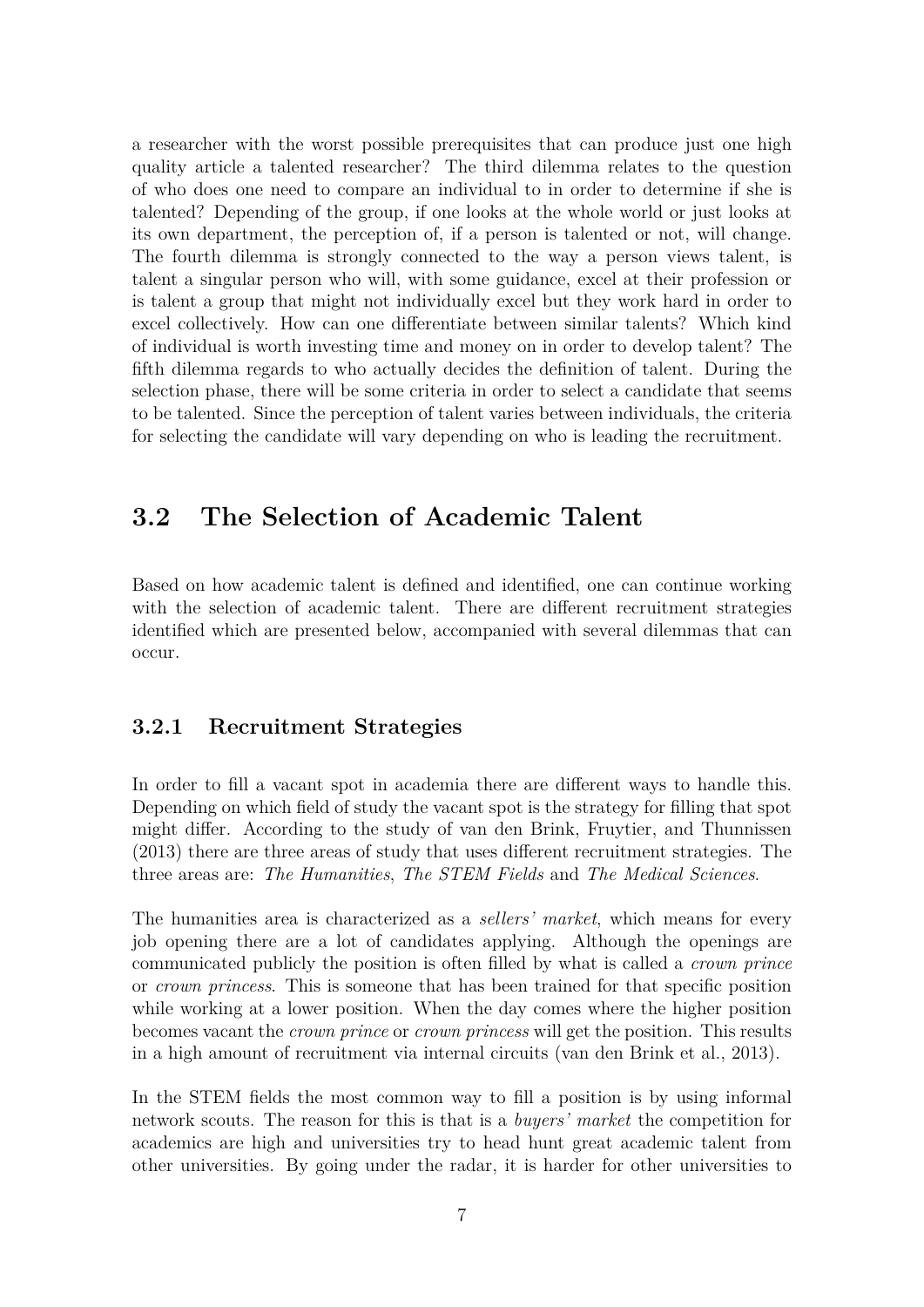retain their talent if they don't know about the job opening. Usually it is hard to recruit someone from another university this way, and therefore the conditions, in order to get the talent to switch, needs to be very favourable. This could include higher salary, more funds and equipment, but it can also be things like if the new university has a higher research reputation, this might be favourable (van den Brink et al., [2013\)](#page-30-0).

In the medical science field is much like the STEM field as it is a *buyers' market*. However, the talent is mostly recruited internally early on during medical school or postgrad education. The highly talented students are then evaluated in talent reviews, where the professors argue on the behalf of the young talent in order to help them fill the opening. The result from this is that the relationship between the professor and the student is key in order for the student to get a career in academia. The fate of the young talent lies in the hand of the professor who presents the individual in the talent review. Therefore, the recruitment system if often closed and when there is an opening, the talent is scouted and invited to apply (van den Brink et al., [2013\)](#page-30-0).

Another aspect regarding the recruitment strategies are the time frame for the position to be filled. According to Ulferts, Wirtz, and Peterson [\(2011\)](#page-30-1), one common trade if is whether or not an organization needs to fill the position as soon as possible and therefore chooses a speedy approach. On the other hand, if an organisation is not in a rush to fill a position, they might choose a slower approach. Furthermore, Ulferts et al. [\(2011\)](#page-30-1) argue that the more speedy approach might not yield as many high quality candidates to apply. The trade-off then becomes real when an organisation needs to fill a position quickly and at the same time require high quality applicants. This results according to Ulferts et al. [\(2011\)](#page-30-1) that recruitment processes which has a high quality requirement, most likely will be slower than the recruitment process for a position with a lower quality requirement.

#### <span id="page-15-0"></span>**3.2.2 Recruitment Dilemmas**

When selecting and recruiting talent, it is inevitable not to encounter dilemmas. By examining recruitment and selection practises of academic talent in the Netherlands, van den Brink et al. [\(2013\)](#page-30-0) have identified three dilemmas regarding talent management: *Transparency vs. Autonomy*, *Power of human resources vs. Power of academics*, and *Equality vs. Homogeneity*. C. Paisey and N. J. Paisey [\(2018\)](#page-29-7) uses the three key dilemmas described by van den Brink et al. [\(2013\)](#page-30-0) as a framework in a study where they examine the talent recruitment in Scotland and the Republic of Ireland. van den Brink et al. [\(2013\)](#page-30-0) and C. Paisey and N. J. Paisey [\(2018\)](#page-29-7) agree with each other on several aspects regarding the dilemmas but are also disagreeing on some factors. Below are the three key dilemmas explained together with the authors different viewpoints on the various aspects.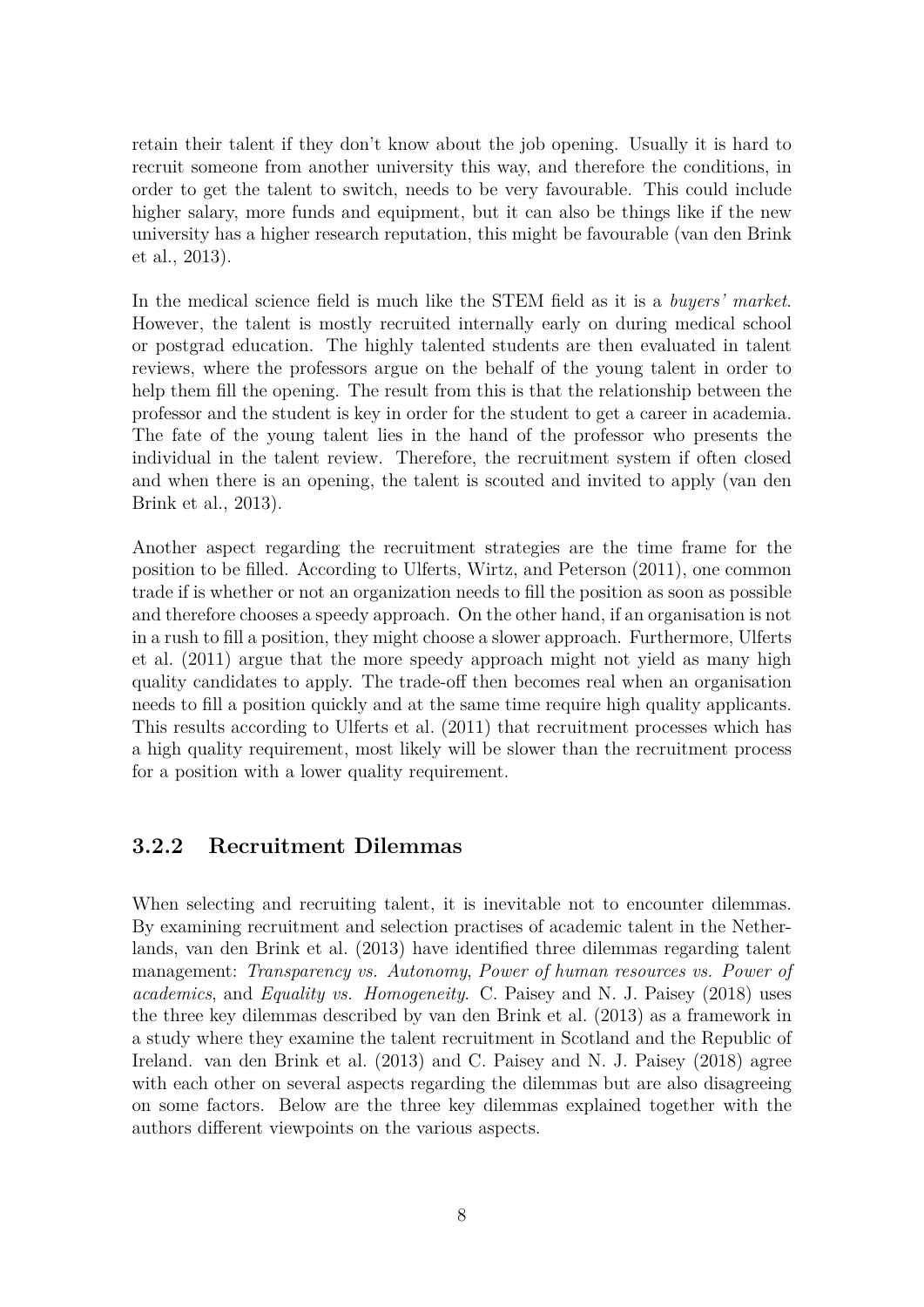#### **Transparency vs. Autonomy**

This dilemma is identified by van den Brink et al. [\(2013\)](#page-30-0) as a struggle between an objective and controllable recruitment process versus the desire of academic freedom and a more subjective approach. They found that there exists discrepancy between the established protocols and rules for academic recruitment by human resource management (from now on referred to as HRM) managers and with their practical implementations. Despite that the recruitment process and selection are designed by HRM managers to guide decision makers in the process, the decision makers have their own agendas and approaches talent recruitment in a subjective way. van den Brink et al. [\(2013\)](#page-30-0) detects a difference between HRM that focus on objectiveness, openness, formalisation, and transparency with decision maker academics that focus on academic freedom and tend to dismiss the above as too time consuming and bureaucratic. The differences between HRM managers and decision maker academics can be observed at all different stages of the recruitment process, which minimizes the possibility for transparency and openness. The exclusive tendencies are illustrated by an example where van den Brink et al. [\(2013\)](#page-30-0) describes how elite academics in humanities and medical sciences tend to look for talent in their immediate vicinity. Although these elite academics often see themselves as best suitable for the recruitment, their limitations in time and resources describes a biased recruitment process where the decisions are made on incomplete information and where the flow of information is subjectively controlled van den Brink et al. [\(2013\)](#page-30-0).

On the contrary to the findings of van den Brink et al. [\(2013\)](#page-30-0), C. Paisey and N. J. Paisey [\(2018\)](#page-29-7) found the recruitment process in their study to be transparent and conducted in a more objective manner. In the three contexts they used in their study (Scottish old, Scottish new, and Republic of Ireland universities) the transparency of recruitment can be illustrated by several factors. According to their study it is rarely occurring that the recruiter knows the recruits beforehand and the job descriptions are often published in an open appointment system. The factors described above are according to C. Paisey and N. J. Paisey [\(2018\)](#page-29-7) describing a more transparent recruitment process in academia in relation to the conclusions by van den Brink et al. [\(2013\)](#page-30-0). C. Paisey and N. J. Paisey [\(2018\)](#page-29-7) also makes a remark on the simplification of reality when only comparing the distinction between transparency and autonomy without the variation of context.

#### **Power of Human Resources vs. Power of Academics**

According to van den Brink et al.'s (2013), HRM policies stress the importance of having an HRM advisor in order to advice the recruitment in terms of job profiles, the use of evaluation criteria, and internal career trajectory. The findings from van den Brink et al.'s (2013) study was however that HRM are merely a bystander, while the head of the departments possesses the power to execute the recruitment in their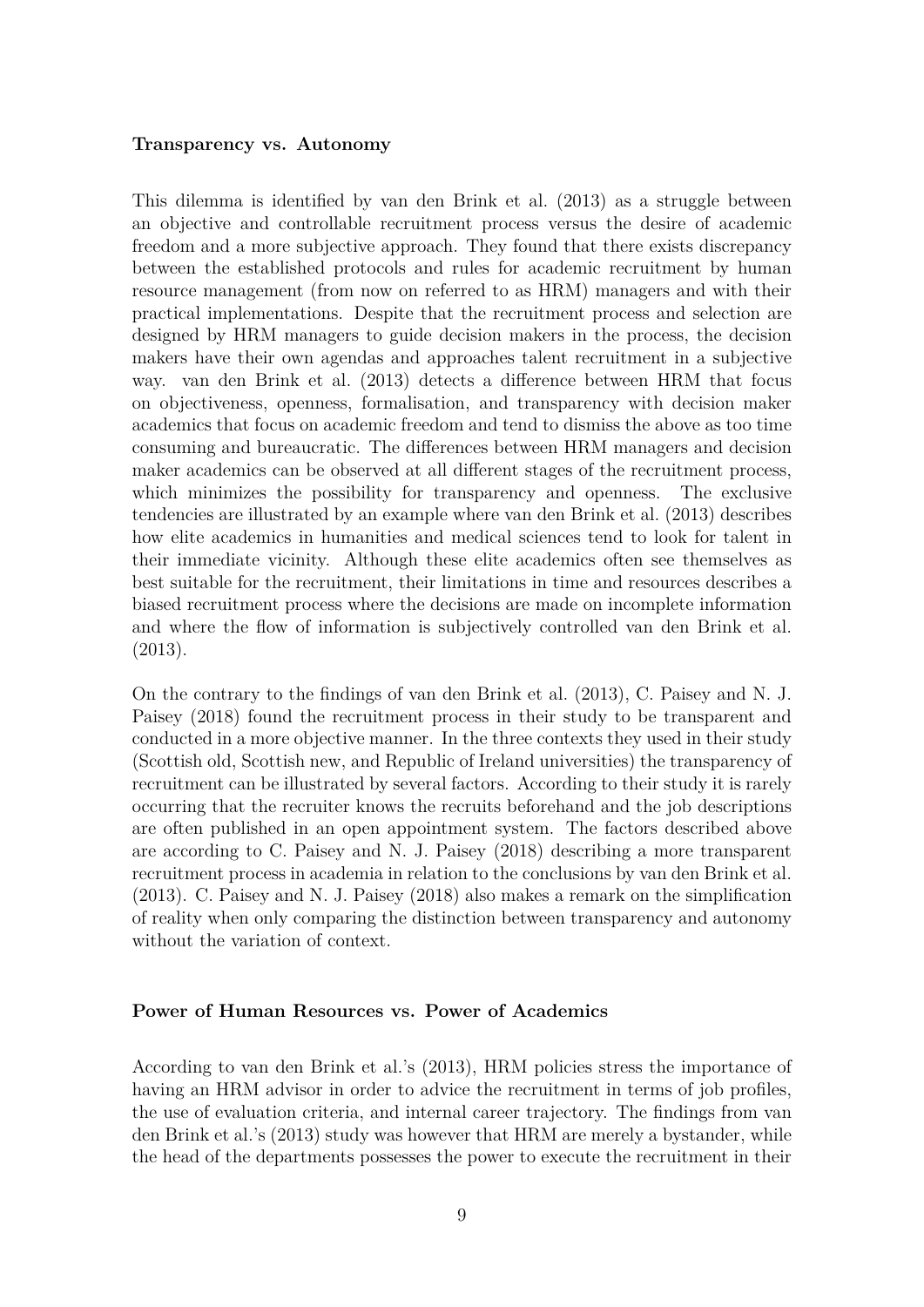preferred way. The view is somewhat shared by C. Paisey and N. J. Paisey [\(2018\)](#page-29-7). They agree that HRM lacks certain power to influence the recruitment process and instead only plays a minor administrative roll in the process. However, C. Paisey and N. J. Paisey [\(2018\)](#page-29-7) do not agree that the head of the departments are in control over the recruitment process. Their findings were that the recruitment process had begun to become more centralized, however instead of becoming centralized to the HRM departments the control over recruitment processes had climbed upwards in the hierarchy. This is mostly done by organization wide policies that spread across all departments. Whether the recruitment process tends to involve HRM more, being more centralized higher up in the hierarchy or if the head of the department has more influence, the recruitment process and outcome might be very different.

#### **Equality vs. Homogeneity**

In van den Brink et al.'s (2013) research, they found that, the academics involved in the process often decide which candidate is talented and which are not. The candidates that are often viewed as talented usually resembles the academic that chooses them in one way or another. It could be the way they view the field of study or even their appearance. Therefore, the candidates often can be seen as *clones* of their recruiter. According to van den Brink et al. [\(2013\)](#page-30-0), this may hinder the diversity of the people in a particular field of study. The candidate chosen for the position might not even be the most talented. However, C. Paisey and N. J. Paisey [\(2018\)](#page-29-7) do not agree, their research indicates the recruiters tend to have a more equality view and does not employ candidates that are an image of themselves. C. Paisey and N. J. Paisey [\(2018\)](#page-29-7) do however discuss that this might be a result of a change in trends of what is popular in the market at that moment. At the same time their results also point towards that different countries tend to choose either equality or homogeneity. In their case, heads in the Republic of Ireland universities tend to recruit in a homogeneity manner whereas heads of Scottish universities tend to recruit in an equality manner.

## <span id="page-17-0"></span>**3.3 The Retention of Academic Talent**

When the recruitment of academic talent has been carried out, universities will have to try to retain their talent in order to be able to deliver a high academic performance (van Balen, van Arensbergen, van der Weijden, and van den Besselaar, [2012\)](#page-30-2).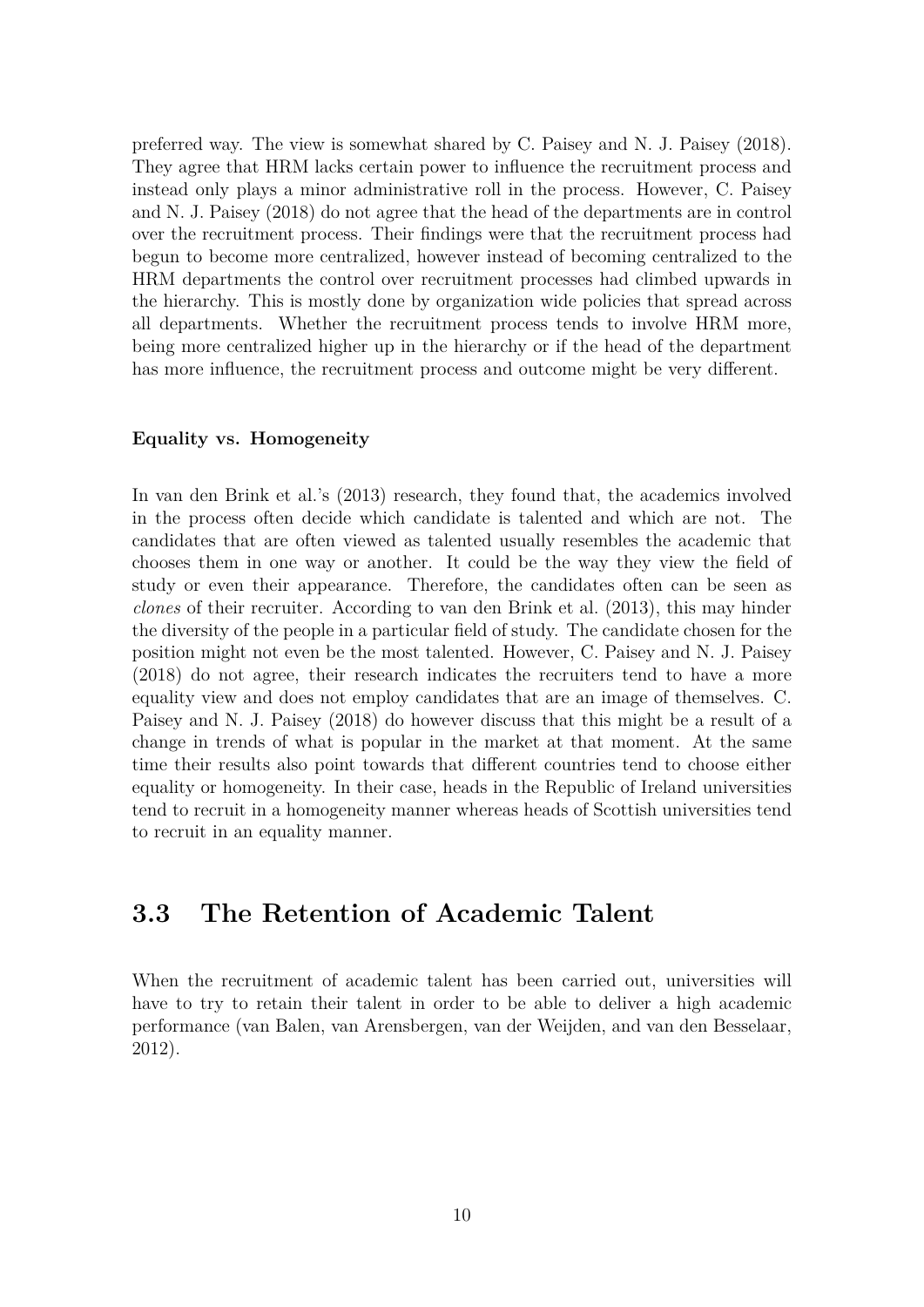#### <span id="page-18-0"></span>**3.3.1 Retention Strategies**

To retain academic talent there are different strategies and practises one can use in order to achieve this. In the sections below are some of the identified talent retention strategies described together with explanations on why they can serve as tools to preserve talent in the organization.

#### **Career Development and Training**

From a strategic perspective, training and development of talent can be seen as a part of a competitive strategy where performance improvement and competitive advantage is created by providing the academic workforce with training and development opportunities (Ulferts et al., [2011\)](#page-30-1). In the study conducted by van Balen et al. [\(2012\)](#page-30-2), where they researched determinators of success in academic careers in the Netherlands, the interviewees spoke of career systems as pivotal in the success of their careers. One opinion from the interviewees in the study is that the career system in the Netherlands is inflexible and limiting for talents. The individuals that have shown academic potential and qualities perceive that the universities lack perspective. The identified problems are divided in to two different kind of problems: *problems related to the career system* and *problems related to the HRM practises at the university*. The career system problems are often related to the lack of a predictable future due to the lack of vacant positions. The problems related to the HRM practises are connected to the problems related to the career system since the absence of career predictability leads to unkempt promises, low flexibility, and unclear career perspectives (van Balen et al., [2012\)](#page-30-2). The importance of career development is confirmed by Thunnissen and van Arensbergen's (2015) conclusion that the stimulation and development of academic and intellectual abilities are important in academic TM.

#### **Mentoring**

The guidance and encourage of a mentor have a great impact on retention (van Balen et al., [2012\)](#page-30-2). According to van Balen et al. [\(2012\)](#page-30-2) the nurturing process of mentoring serves the purpose of helping a less experienced person with professional and personal development. With this guidance, the mentees experience career development and personal support. It can also affect and improve both the mentors and mentees collaboration skills. According to van Balen et al. [\(2012\)](#page-30-2) there are evidence that the recievement of mentoring affect young academics career choices. In their research the interviewees expressed how mentoring influenced their decision to stay at the university. At the same time, the lack of mentoring in other cases, was one major factor for the academic's departure. Further van Balen et al. [\(2012\)](#page-30-2) talk about how the stimulation from mentors and supervisors can influence the young academic into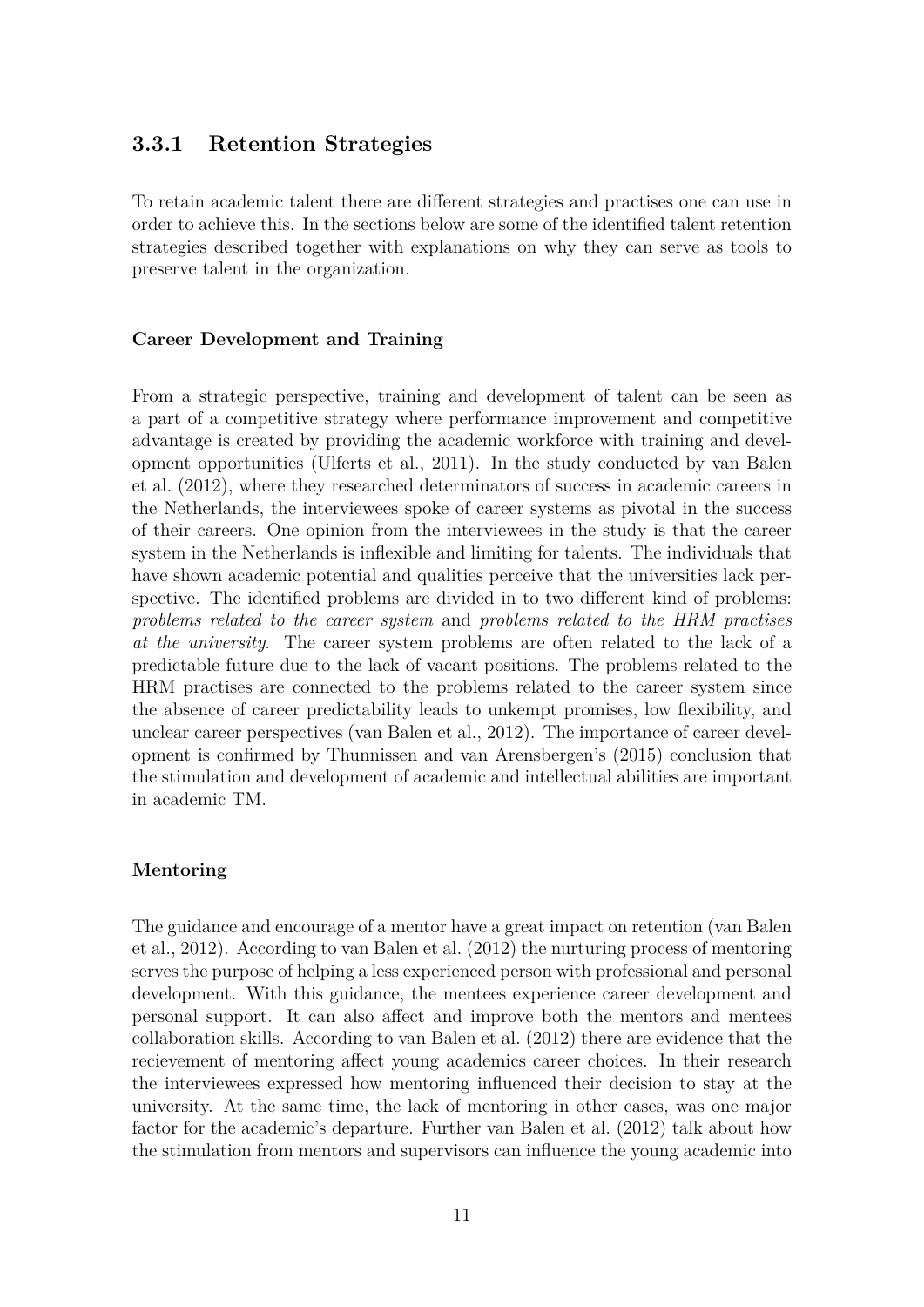career choices such as applying for different position. van Balen et al. [\(2012\)](#page-30-2) are however clear about that mentoring by itself is not the only factor for retention, and they also point out institutionalised career systems as a factor.

#### **Collaboration**

One factor that can improve retention is the network that is available at the organisation and different collaborations that the organisation has. According to van Balen et al. [\(2012\)](#page-30-2) social capital and networks are crucial for careers. New recruits therefore usually borrow the networks of the mentor to get a base network quickly. van Balen et al. [\(2012\)](#page-30-2) argues however that new recruits should expand their network as soon as possible. This will result in career opportunities arising from the network. The new talented recruit more often chooses to advance within the network, rather than leaving it. In order to expand networks, further collaborations between organisations have started to increase. According to Ulferts et al. [\(2011\)](#page-30-1) there are more advantages to collaborations than just expanding the network. It could be working with other organisations in order to develop promising individuals, share the cost of development, and training and allowing staff to visit other organisations to get insights and develop new skills. Ulferts et al. [\(2011\)](#page-30-1) saw that collaborations between organisations are becoming more and more common, though they are hard to maintain. The biggest difficulties are mostly connected to management, weakness in the design of the collaboration, strategy formulation, and coordination. Ulferts et al. [\(2011\)](#page-30-1) indicates that these problems should be manageable with a clear effective cooperation strategy.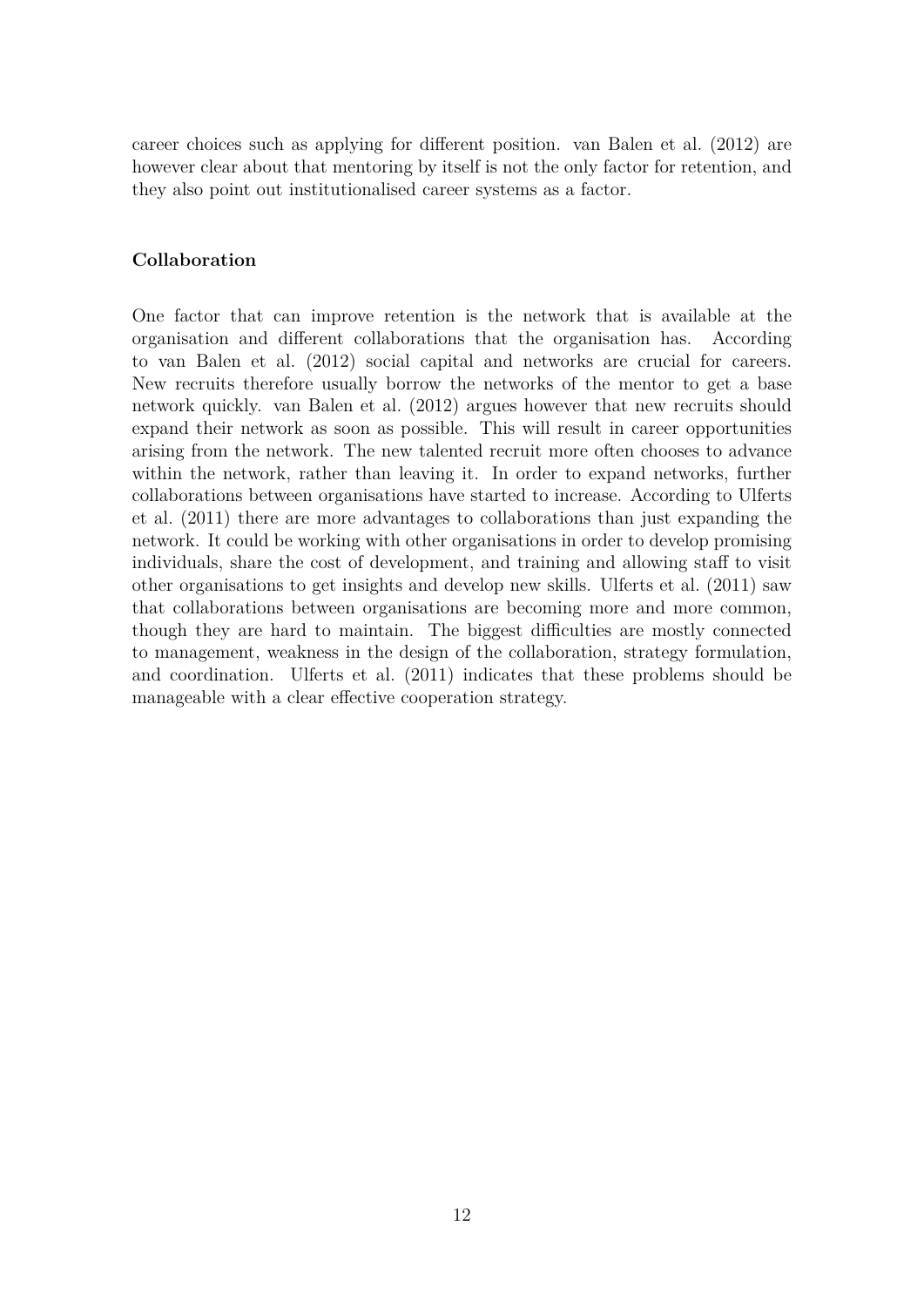# 4

# **Results**

<span id="page-20-0"></span>After conducting the survey, 46 answers were collected. However, 24 of the 46 responses were only partially completed. The partially completed responses where deemed unusable and where therefore discarded. The final result was therefore based on 22 complete responses.

The demographics of the respondees was spread out through all the categories available in the questionnaire. There were however some demographics that where overrepresented, the majority of respondees were; male, between 40 and 60 years old, Associate Professors, have been employed at the current university for more than 15 years.

## <span id="page-20-1"></span>**4.1 Characteristics of Academic Talent**

<span id="page-20-2"></span>The answers to *"Which characteristics do you believe best describes academic talent of professors/lecturers/researchers etc.?"* was grouped according to the different aspects that arose from the answers. If a respondee brought up more than one aspect all their aspects got grouped. The most frequent aspects that were communicated was: Communication, Creativity, Perseverance, Curiosity, and Management (Table [4.1\)](#page-20-2).

|               | Characteristic   N times mentioned |  |  |  |  |  |  |
|---------------|------------------------------------|--|--|--|--|--|--|
| Communication |                                    |  |  |  |  |  |  |
| Creativity    |                                    |  |  |  |  |  |  |
| Perserverence |                                    |  |  |  |  |  |  |
| Curiosity     |                                    |  |  |  |  |  |  |
| Management    |                                    |  |  |  |  |  |  |

Table 4.1: Characteristics of Academic Talent

When it comes to Communication, the respondees described it differently. Some underlined the skill of effectively transmitting knowledge and skills to the students,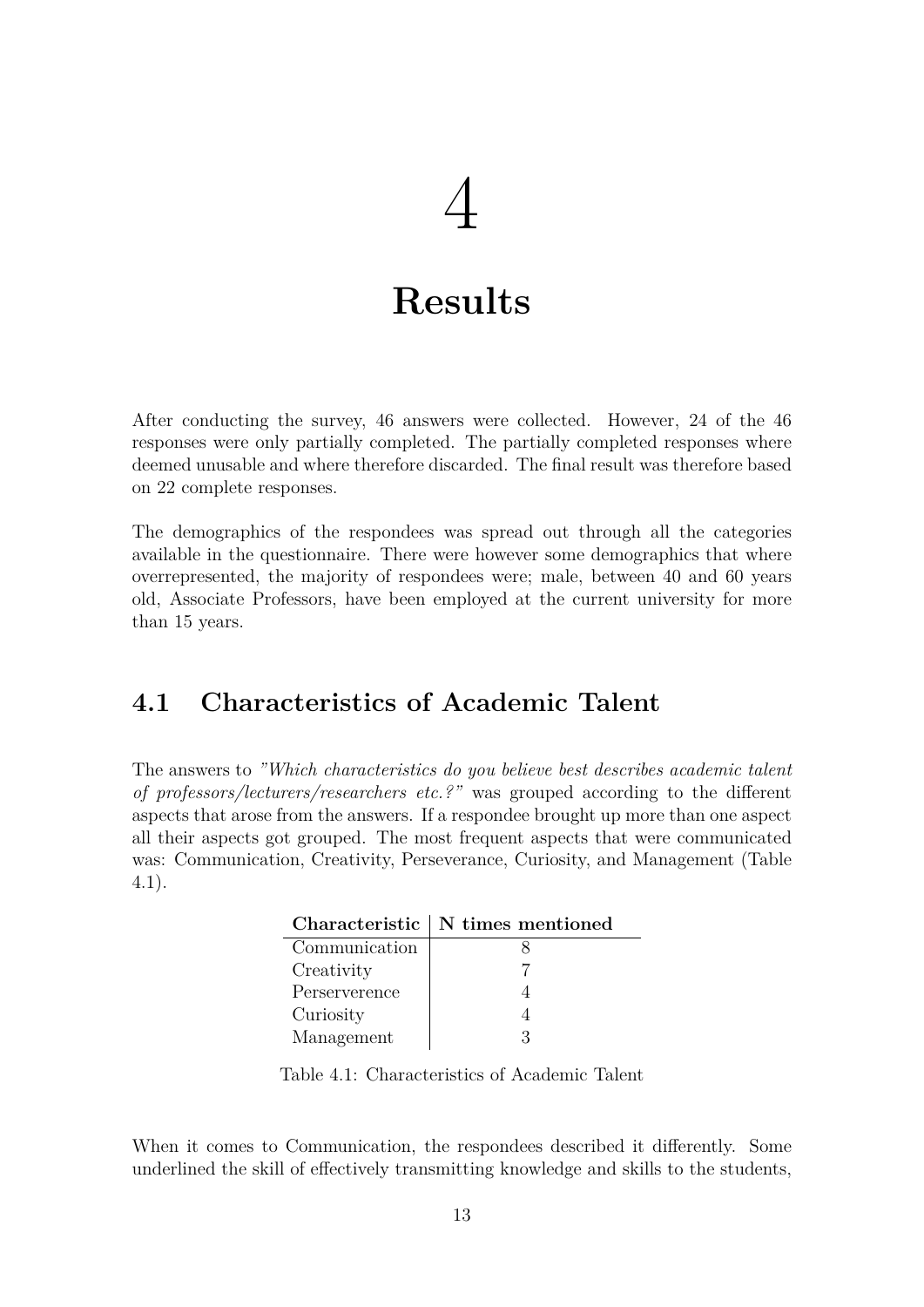and some underlined the importance of explaining concepts and theories in the simplest terms and with real life analogies. Creativity was used in a sense of innovation and ingenuity. It was used in a context of both research and teaching. Perseverance was mentioned by a few respondees, usually just as a word by itself but also together with dedication. Some respondees mentioned the thirst for knowledge and as some puts it, Curiosity. Management was used in the sense of being able to prioritize between teaching, research etc. However, some respondees also saw it as being able to create high quality research groups.

# <span id="page-21-0"></span>**4.2 Measuring Academic Talent**

When the respondees were asked *"Do you think their talent in academia can be measured, if yes please explain how?"*, with their talent relating to the talent of professors, lecturers and researchers etc., 14 respondees answered yes and 8 respondees answered no.

All of the 14 individuals that believe that talent can be measured gave examples on how they think this can be achieved. In this category of respondees, 11 of them mentioned elements that can be associated with objectively measurable results related to publication of research, quality of research publications and collected funding for research. This group of respondees mean that the quantity of published research articles is a way of measuring academic talent. In addition to the quantity of articles, almost every one of the 11 individuals in this group argues that the quality of research is important in regard to the level of academic talent. Quality of research can according to the respondees be associated with number of citations, the impact of the research and publications, publications in highly regarded academic journal.

Out of the 14 respondees that believe that talent can be measured, 6 of them mentions aspects related to more objectively methods of measuring academic talent. Examples of this is the quality of teaching which includes abilities to explain complex concepts, guiding students in their development, and how the lectures and exams are evaluated by students. Another example mentioned in this category is the involvement and participation in social activities apart from teaching and research.

Out of the 8 respondees that believe that academic talent cannot be measured, 4 of them explained why they think that this is the case. They mentioned examples related to the problem of evaluating talent, e.g. that soft skills are difficult to evaluate, that the measuring methods are likely to be biased, that there exists many kinds of talent and that the complexity of the term requires separate methods, and that since talent can be seen as something intuitive it will therefore be impossible to measure objectively.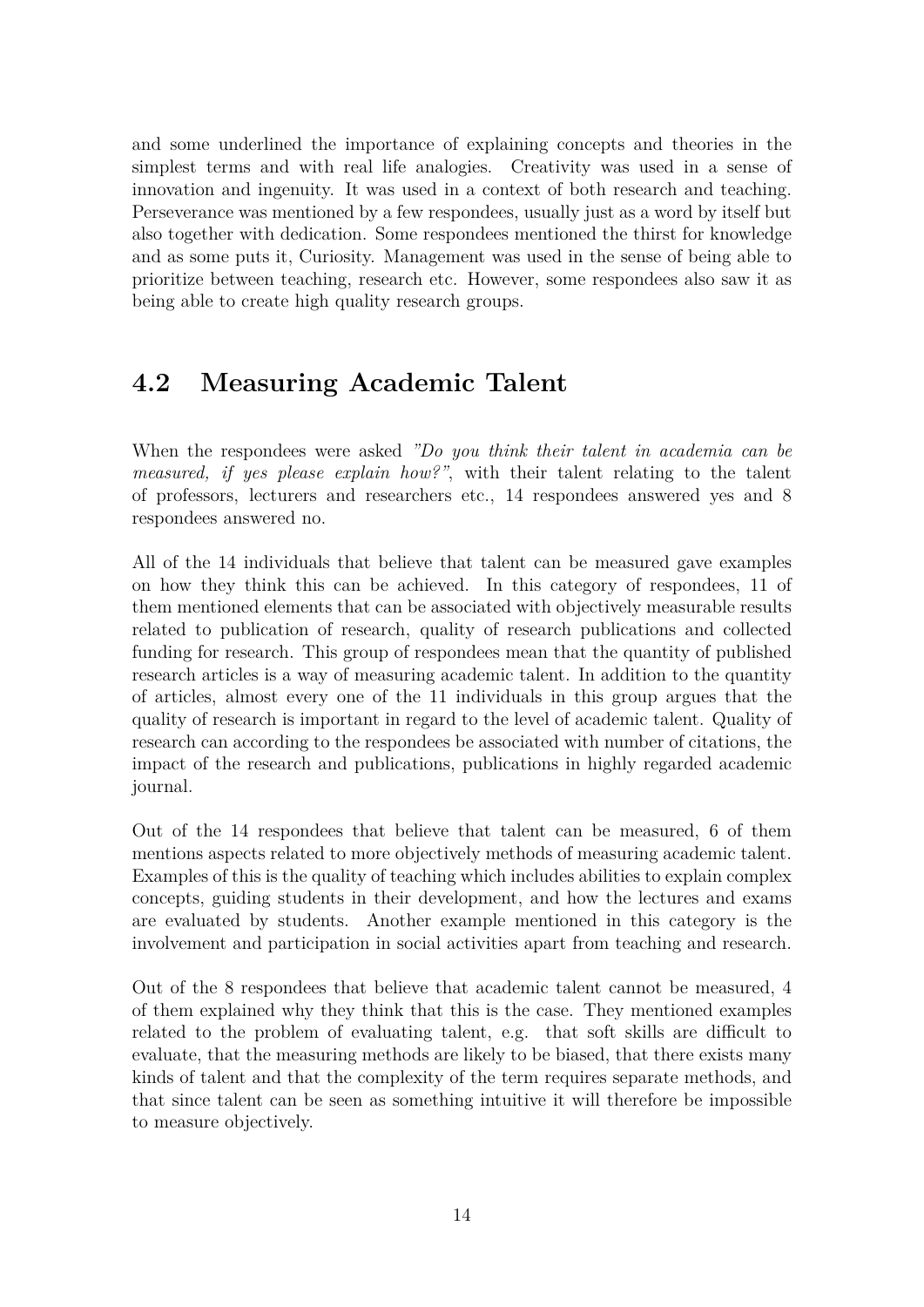## <span id="page-22-0"></span>**4.3 Job Advertising**

When asked about how the respondees first got the information about their current position being available, 17 out of 22 answered *"A colleague/friend told me about the open position"*. 5 out of 22 of the respondees answered *"Read about it on the web"* and 0 respondees answered *"Read about it in the newspaper"*.

### <span id="page-22-1"></span>**4.4 Job Satisfaction**

In the responses to the question *"What is important for you to feel satisfied at your university? And how does the university provide that for you?"*, 4 major areas where mentioned. The areas were: Freedom, Students, Networking, and Benefits/Salary. The responses about freedom was in regard to freedom in choosing which research projects they wanted to work on, freedom with working hours and also freedom in how they should conduct their teaching. In the responses in regard to Students, the respondees underlined the interaction with students, recognition from students and enthusiasm from the students as important factors. The university provides recognition in the form of the class evaluation survey, but whether or not the university helps with providing enthusiasm of and interaction with the students is not mentioned in the responses. When it comes to Networking, the respondees underline the importance of being able to share ideas, meet and talk to other researchers, help other researchers and receive help with their research projects. There is no consensus with regards to if the university provides the opportunity or not. Some respondees say that the university organizes talks and allows participation in conferences that enables networking, some says that they would like to see monthly or weekly meetings between researchers to share ideas and support their research. The last area that the respondees talk about, Benefits/Salary, is less frequently brought up than the rest of the areas. Here the respondees mostly brought up benefits that they would like to have, for instance, fresh fruit. In regard to salary, some respondees expressed that a high salary was important. At the same time the respondees did not share the same view about their salary, some thought it was too low and some thought the university provided the salary that they deserved.

## <span id="page-22-2"></span>**4.5 Incentives for Changing University**

Regarding the last question, *"What incentives would make you consider a position at another university"*, 7 people said that there are no incentives for them to move to another university. The respondees elevates salary once more, but again there is no consensus. Some say that they would consider another university if the salary was higher, and some say that they would not want a higher salary than they have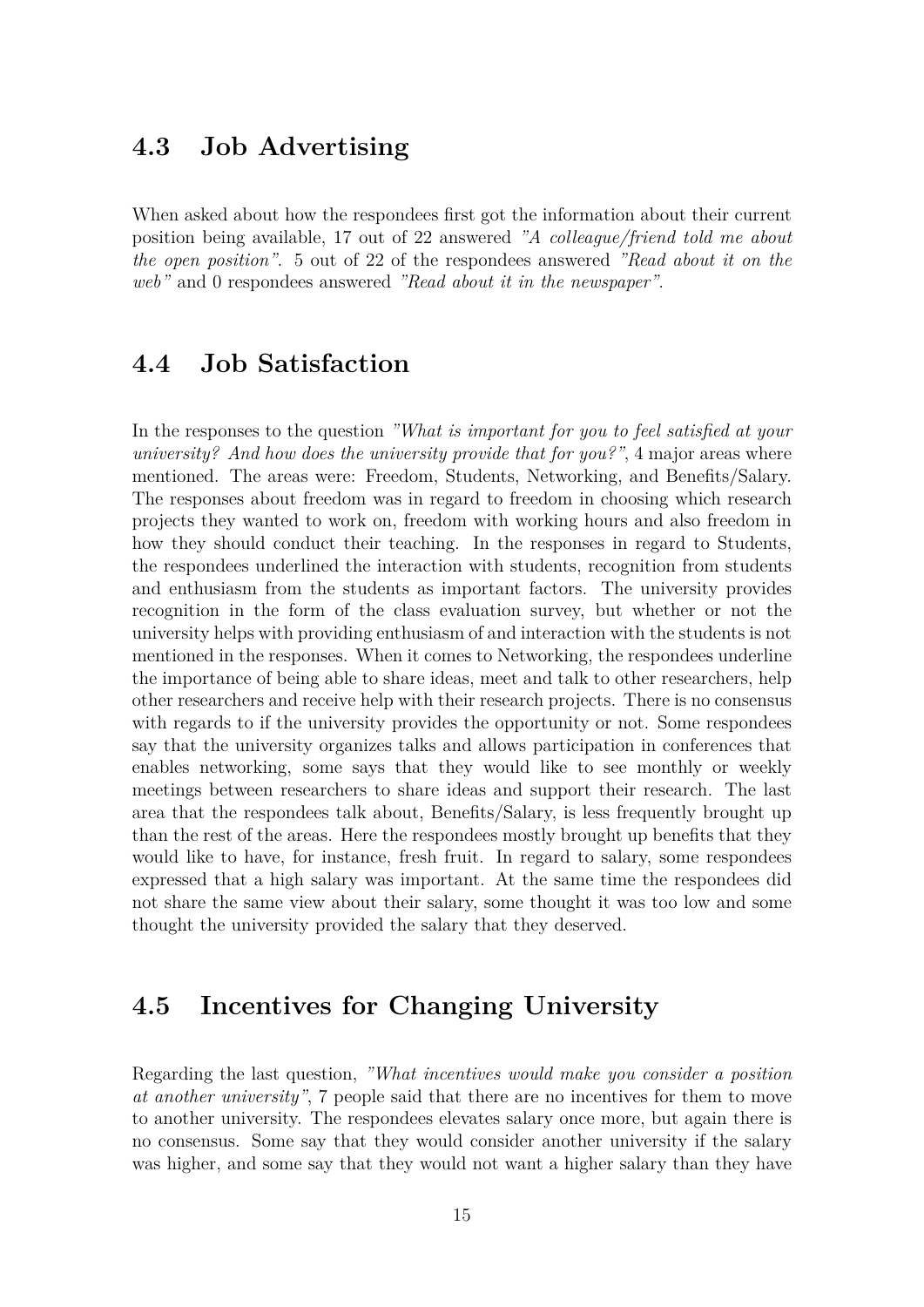right now. Regarding teaching, some say that they want less hours teaching, and some say they want more. A couple even explained that they would like to be able to teach using alternative methodologies. Another thing that the respondees mentioned was that an interesting intellectual challenge would make them consider another university.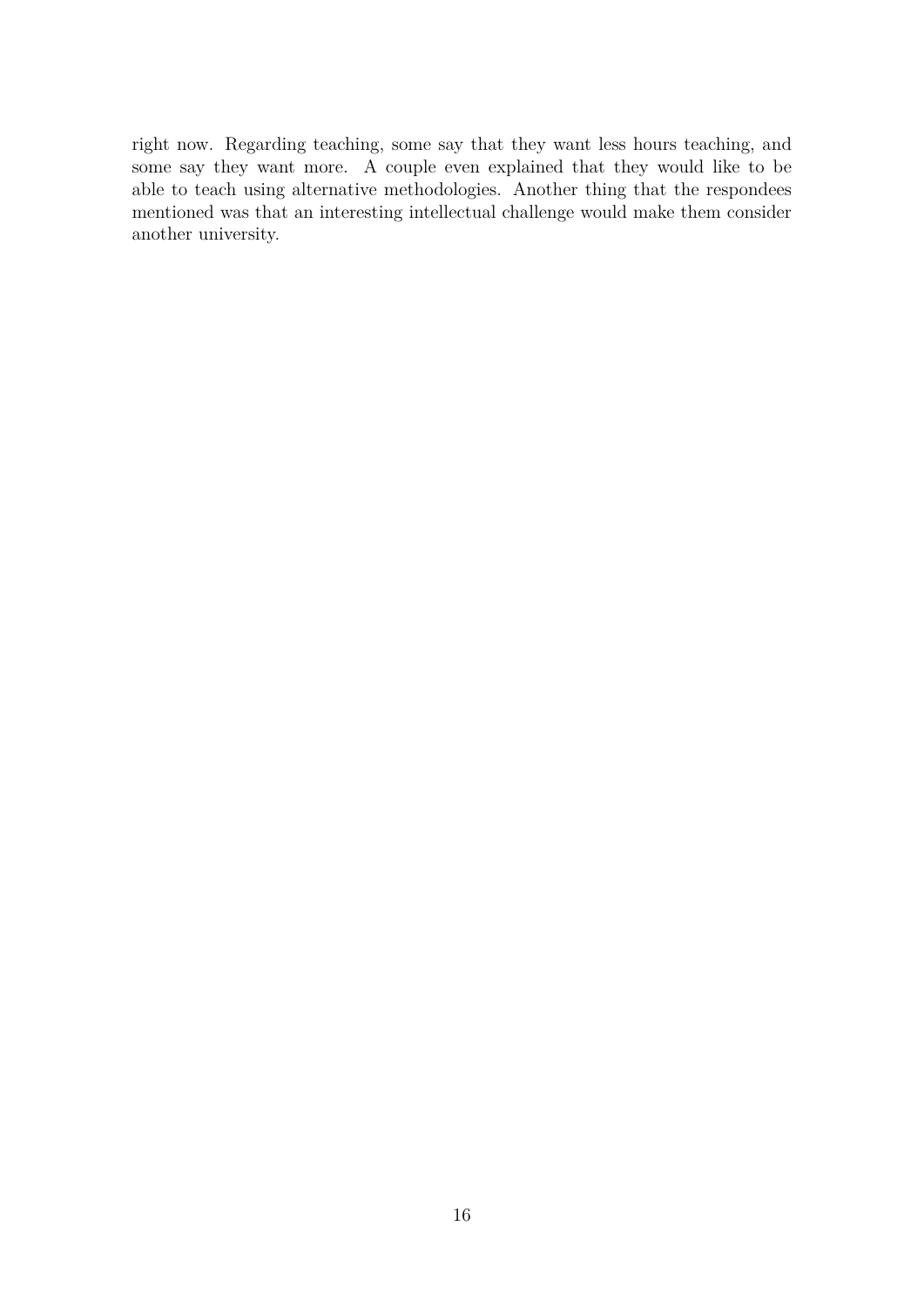# <span id="page-24-0"></span>**Discussion**

## <span id="page-24-1"></span>**5.1 The Identification of Academic Talent**

Regarding the identification of academic talent, and specifically the definition of academic talent, a comparison can be made between the results of the survey and how the theory defines academic talent. According to the theory, a talented individual in academia is commonly seen as a person with a combination of three components: abilities, intrapersonal characteristics and performance. Our main results were grouped into 5 different characteristics: *Communication, Creativity, Perseverance, Curiosity, and Management* (Table [4.1\)](#page-20-2). These 5 characteristics contains different parts that relates to the abilities, intrapersonal characteristics and performance described by Thunnissen and van Arensbergen [\(2015\)](#page-29-4). With *Communication* relating to the skills of effectively transmitting knowledge and skills to students together with the importance of explaining concept and theories efficiently, it is strongly related to the abilities of scientific understanding, academic expertise and communication skills. When the respondees spoke about *Creativity*, they were referring to creativity in a sense of innovation and ingenuity. These aspects are strongly related to the ability of being innovative and to think outside the box. The characteristic of *Perserverence* were mainly spoken about in terms of persistence in their academic challenges and actions together with dedication. These characteristics is associated with the intrapersonal characteristics of motivation, drive, and personal effectiveness. With *Curiosity* referring to the thirst for knowledge, it can also be related to the intrapersonal characteristics, more specifically the abilities of motivation, drive and fast development. The characteristic of *Management*, relating to the ability of prioritize between teaching, research etc., can be associated with the abilities of consciousness of environment, communication skills, cooperation skills, but also the performance of experience.

In the conducted survey, though answers from different stakeholder groups were collected, the answers were mainly obtained from a specific stakeholder group of males between 40 and 60 years old, employed as associate professors at the current university for at least 15 years. We can see that we have a wide range of definitions and perception on the view of academic talent in this stakeholder group alone. This adds to the opinion that identification and definition on talent, in this case academic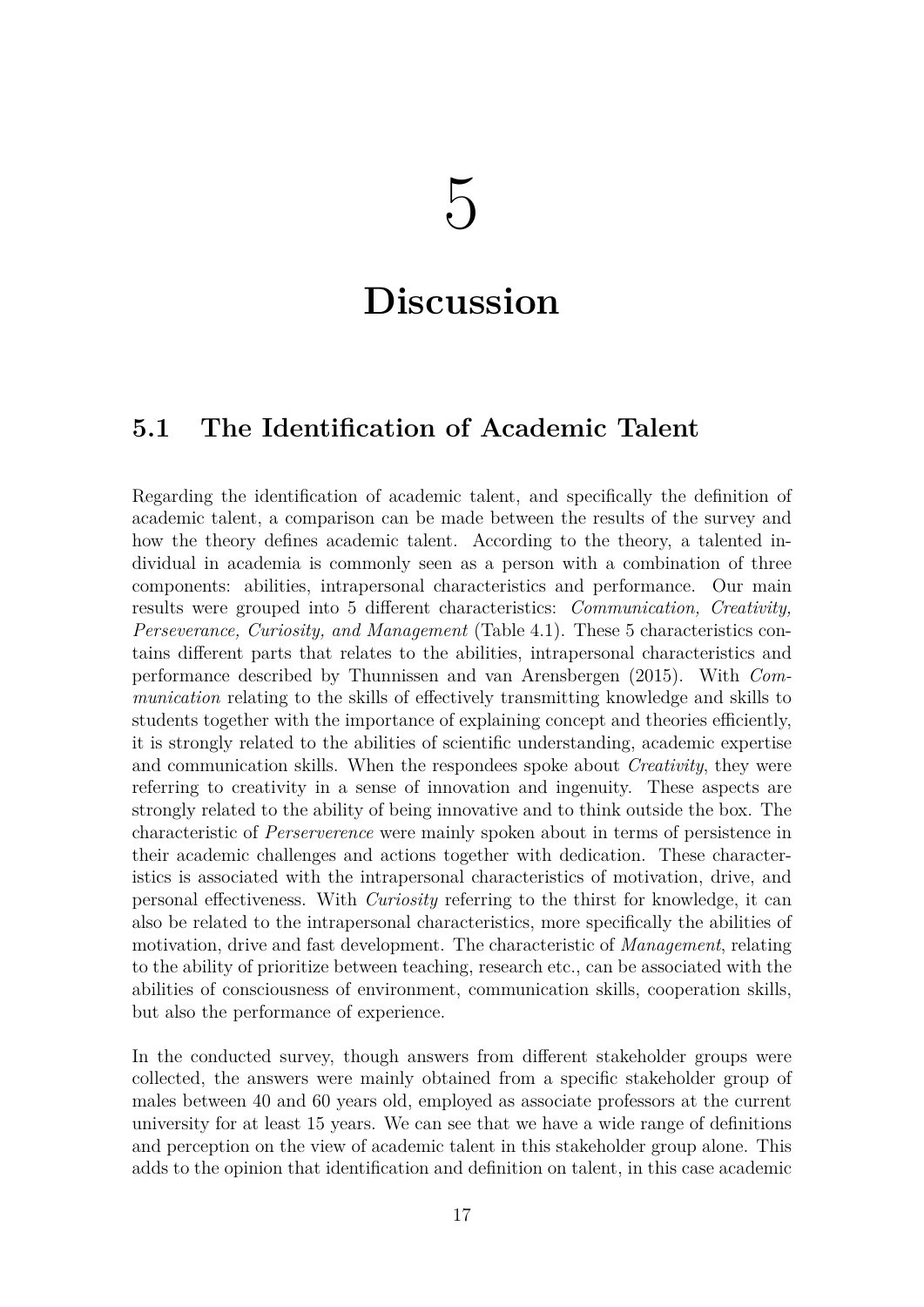talent, is a complex construct that needs to be researched further.

In regard to the different practises and strategies of measuring talent, we would like to enlighten an interesting finding. When comparing how the respondees answer regarding if and how they believe that academic talent can be measured with how they answer when they are describing academic talent, we see that their answers does not align. Their opinion on previously discussed characteristics on describing academic talent, such as communication, creativity, perseverance, curiosity, and management, are all strongly related to abilities and intrapersonal characteristics. When describing the methods of measuring academic talent there is a frequent mentioning of performance-based measurable factors, often related to quantity and quality of publications. We would therefore argue for that there might exist a discrepancy between people attitudes toward how they would describe talented people and how they would measure talent. According to our results, it is unclear if the measure of academic talent is a direct result of how one defines talent.

Our finding regarding the differences in defining and measuring talent can, in our opinion, partly be explained by the definition's dilemmas described by Thunnissen and van Arensbergen [\(2015\)](#page-29-4). One of the dilemmas discuss if one should look at a candidate's record and previous achievements (e.g. publications) or if one should look for candidates with potential to be talented and future talents. Another dilemma elevates the question if one should measure or subjectively perceive talent, which can relate to either measuring publications or look for more of unmeasurable things such as drive a motivation. In line with these dilemmas our results explain that our stakeholder group seem to describe academic talent as something subjective, but when asked about methods of measuring academic talent they seem to associate it with an objective perspective.

### <span id="page-25-0"></span>**5.2 The Selection of Academic Talent**

In Spain there are regulations on how public universities can, and are only allowed to, publish their job openings (European University Institute, [2018\)](#page-29-8). Even though the regulations state that there are specific ways they can spread the information about the vacant spot, 17 out of 22 of the respondees got the information from their friends/colleagues. This is in line with the views of van den Brink et al. [\(2013\)](#page-30-0) and their research of how the STEM field recruits people. It seems like people are likely to apply to jobs after talking to their networks. However, there are some differences since Spain has regulations about job advertisements. The use of head hunters are not allowed for the public universities in Spain, but ones network can be seen as informal headhunters, if a colleague or friend informs one or even persuades one to apply for the position. Because of the regulation of job advertising the recruitment process does also look a bit like what van den Brink et al. [\(2013\)](#page-30-0) found in the humanities field of study. The humanities area could be seen as a seller's market where the job openings are communicated publicly, just as they are at UPC as a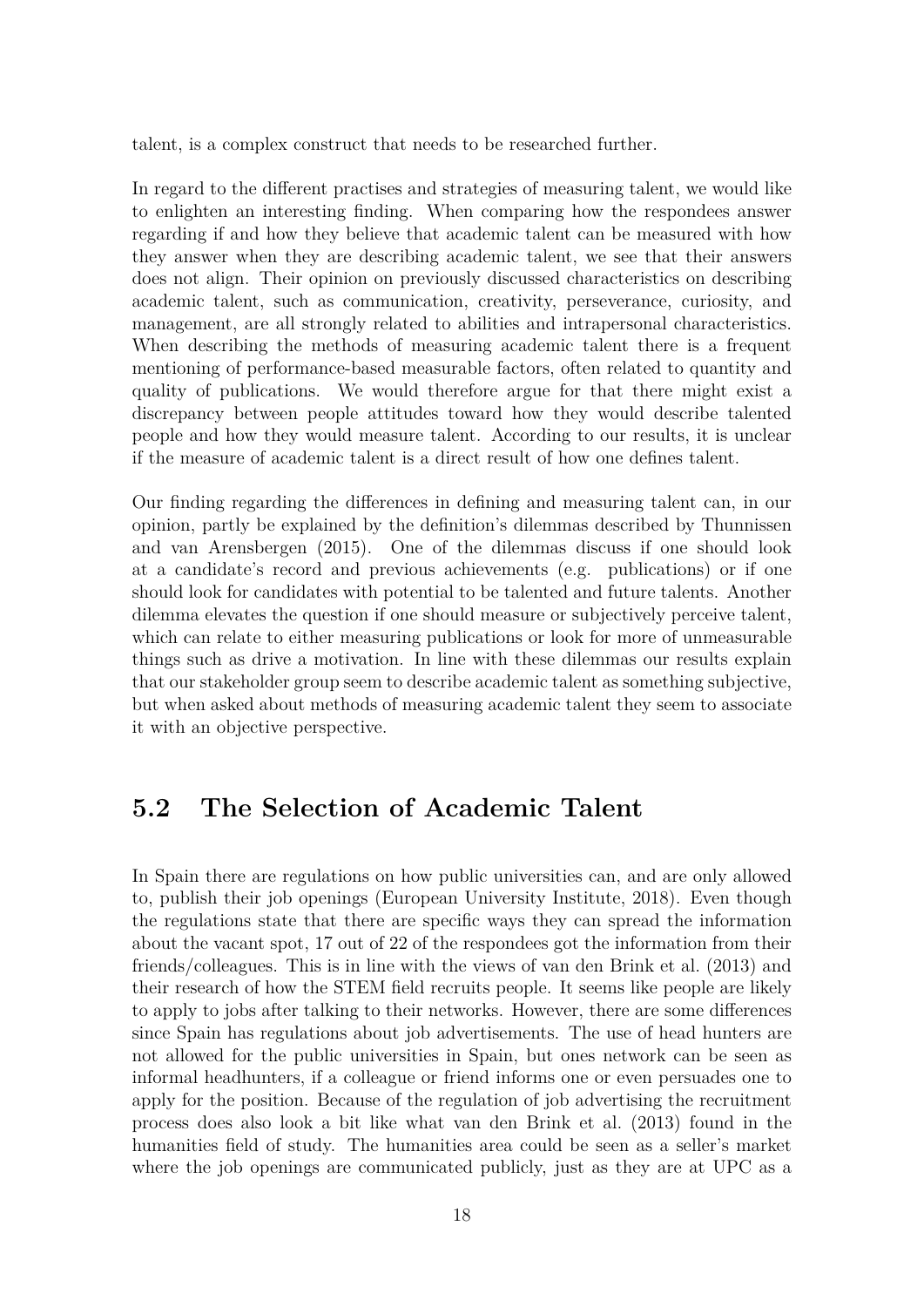result of the regulations.

Regarding the dilemma Transparency vs. Autonomy by van den Brink et al. [\(2013\)](#page-30-0), they found that academics that focuses on academic freedom in a recruitment processes tend to dismiss the focus on objectiveness, openness, formalisation and transparency, due to being time consuming and bureaucratic. Even though the questionnaire lacks the perspective of the recruitment process, it shows that the majority of respondees got informed about their positions through their network. This could be seen as a tendency of dismissing the transparency and bureaucracy. However, the Spanish regulations of recruitment advertisement for public universities, the bureaucratic recruitment, remains. The question then arises, what would happen if the regulations were eliminated? Would the recruitment process become less open and formal or would it remain the same?

## <span id="page-26-0"></span>**5.3 The Retention of Academic Talent**

One thing that van Balen et al. [\(2012\)](#page-30-2) mentioned is that in regard to career development and training, the absence of career predictability leads to low flexibility. At the same time the respondees from the survey concluded that flexibility, or freedom as mentioned above, is a major factor for job satisfaction. One could draw the conclusion that UPC should therefore ensure their career system and their HRM practices in order to give a high flexibility to their employees and therefore be able to retain their employees. However, whether or not the need for flexibility from the respondees and the low flexibility created from lack of HMR and career system refers to the same meaning of flexibility remains unclear.

From the questionnaire it became obvious that networking was a major factor for satisfaction at the employment. This is also in line with what van Balen et al. [\(2012\)](#page-30-2) found in their research. Both the respondees and van Balen et al. [\(2012\)](#page-30-2) explains the importance of being able to use a network in order to, for instance, share insights and learn from each other. Whether or not these collaborations and networks are meant to be between different organisations are not specified in the respondees answers. One other thing that van Balen et al. [\(2012\)](#page-30-2) elevates is that new career opportunities arises from people's networks. This is something that the questionnaire confirms, since the majority of respondees were first informed about their current position through their network.

## <span id="page-26-1"></span>**5.4 Conclusion**

According to the data gathered in the questionnaire, the view on if talent can be measured is still divided. For those believing that talent in academia is measurable,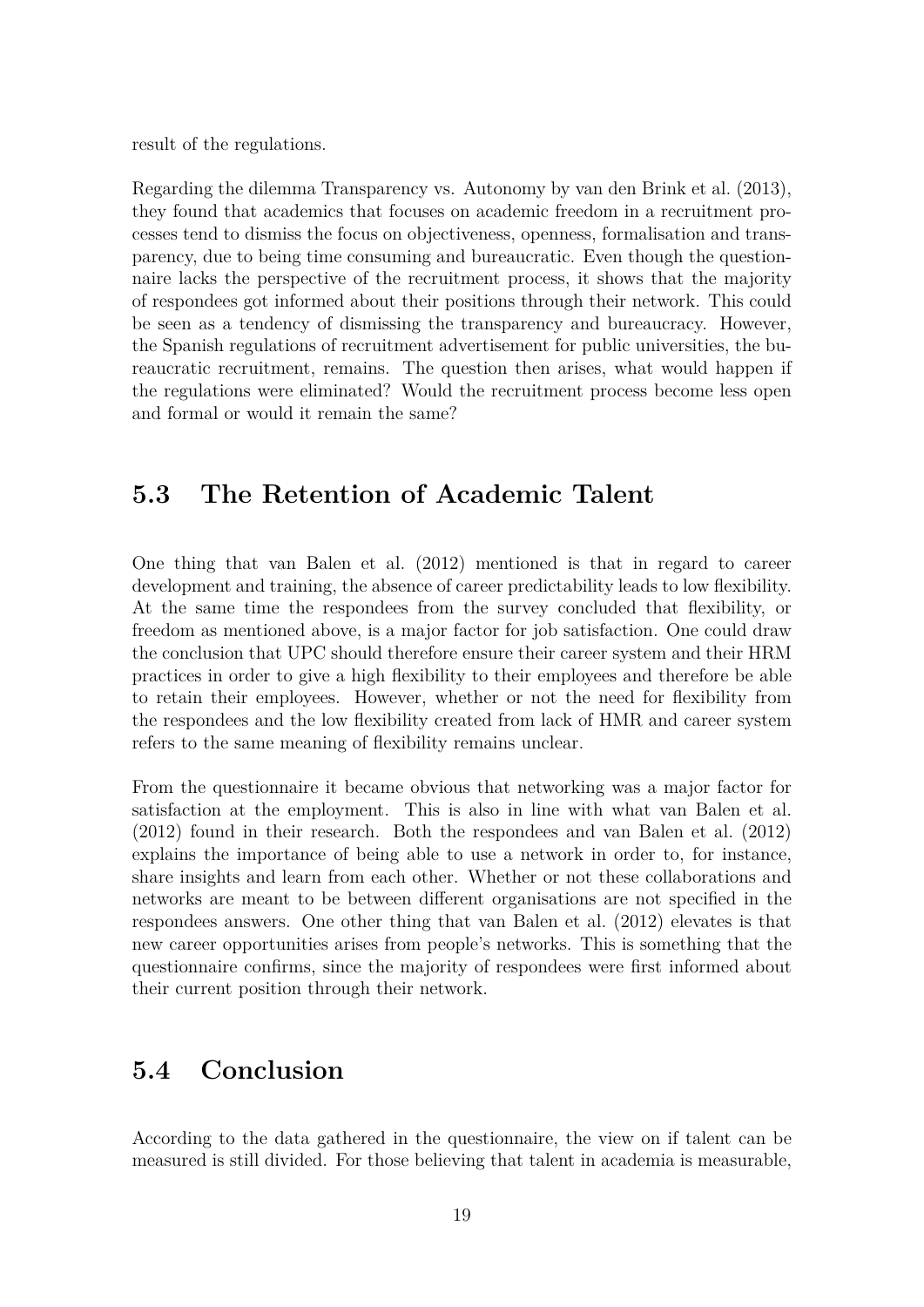the most common used pratice is by looking at the quality and quantity of publications. However, as previously discussed, there is a tendency for those claiming that talent in academia is measurable towards a discrepancy between which characteristics that describes academic talent, and how to measure it. The different opinions of the sample could be explained by the influence of context. Some academics from the sample might be in a field of research where everything is measurable, and some might be in a field of study where everything is debatable. With regards to which field of study one belongs to their view on identification of talent might be altered. This adds to the opinion from earlier research (Thunnissen and van Arensbergen, [2015;](#page-29-4) Gallardo-Gallardo, Thunnissen, et al., [2019\)](#page-29-5) that context matters and that that the impact of context must be researched further in relation to TM in academia.

With regards to the selection of talent in academia, even though there are regulations for how the public universities in Spain can advertise the job openings, the practices are still similar to what van den Brink et al. [\(2013\)](#page-30-0) have found within STEM universities. The respondees in the survey confirms that they are being informed about the vacant positions through their professional networks.

When it comes to the retention of talent in academia, flexibility seems to be one of the main factors. This is in line with what van Balen et al. [\(2012\)](#page-30-2) found in their research. However, if flexibility is related to the HMR and career system which van Balen et al. [\(2012\)](#page-30-2) mentions needs further investigation. The other major factor for talent retention on academia is network according to the results, is the permissibility and encouraging of networking on the job. Even this is in line a with van Balen et al. [\(2012\)](#page-30-2) findings. The practices could be by conducting monthly meetings for researcher to share ideas and help each other, to encourage people to attend seminars and conferences, or to conduct meeting points for the academic staff.

## <span id="page-27-0"></span>**5.5 Acknowledge of Limitations**

The conducted study does have some limitations. One being the fact that the research was based on 22 responses. In order to draw more concrete and evidencebased conclusions the number of participants in the study should be higher. The use of questionnaire is always a limitation when it comes to decoding and understanding what the participant actually means with their statements. There could be some misinterpretations when studying the participants answers, since there is no way of asking follow-up questions and thereby ensuring the meaning of the participants statement. When finalizing the Catalan and Spanish responses the answers where translated into English, using Google Translate. The translation of the responses might have led to misinterpretation, misleading or unintelligible answers.

The study was conducted on one public technical university in Barcelona, Spain. To get at deeper understanding, the study should include more different universities in Spain. The conclusions from the discussion is hard to generalize when all the data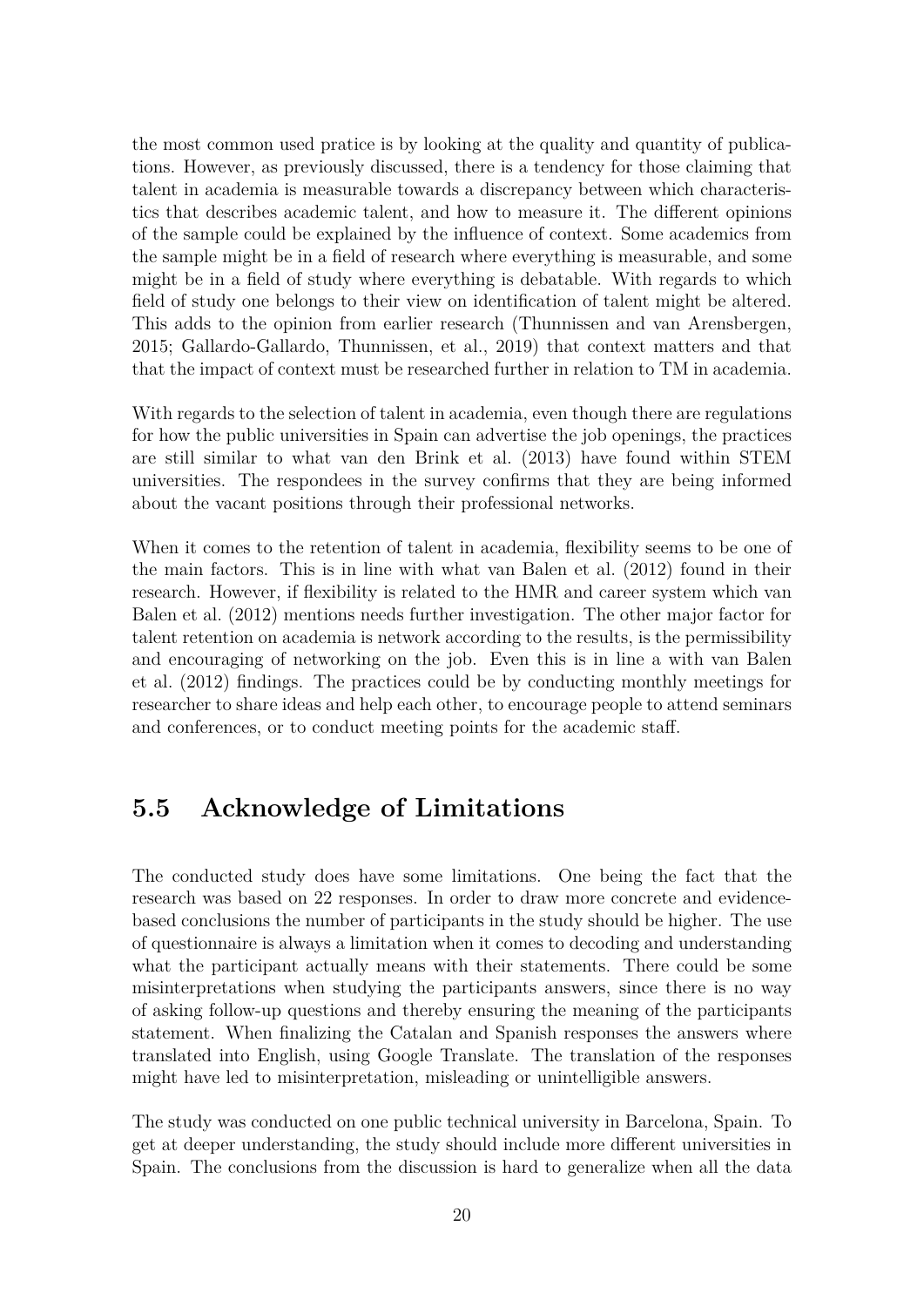comes from the same place.

The time aspect of the research is a limitation. Since the research was limited to one semester, a deep, comprehensive, analysis was not possible. Since the semester spanned from September to January, a lot of days was unusable due to Catalan and Spanish holidays.

Since the chapter on the theory of TM was deliberately focused on studies and research from Europe and North America, the framework that was used in order to analyse the questionnaire, could have been biased to these cultures. The usage of a framework based on studies from other places of the world might have provided a different analysis.

# <span id="page-28-0"></span>**5.6 Future Research**

In order to validate the conclusions of this article even further, the scope should be widened, and the future research should include more universities in Spain. The scope should include both public and private universities to see the difference between the recruitment processes, since the private universities are not controlled by the same regulations when it comes to recruitment.

The next step could also be to include different types of universities with regards to the teaching subject. Since UPC is a technical university it is categorised as a STEM university. It would be interesting to see if the findings of this project are in line with what other, for instance humanities universities, are doing as well.

In order to give a more in depth understanding, the next step for this research would be to conduct interviews with academic staff. This would ensure that their statements would not be misinterpreted, and also to explore the subject even deeper.

The last step would be to go outside the Spanish boarders in order to see similarities with different countries. This would give a pointer to just how generalizable the conclusions are.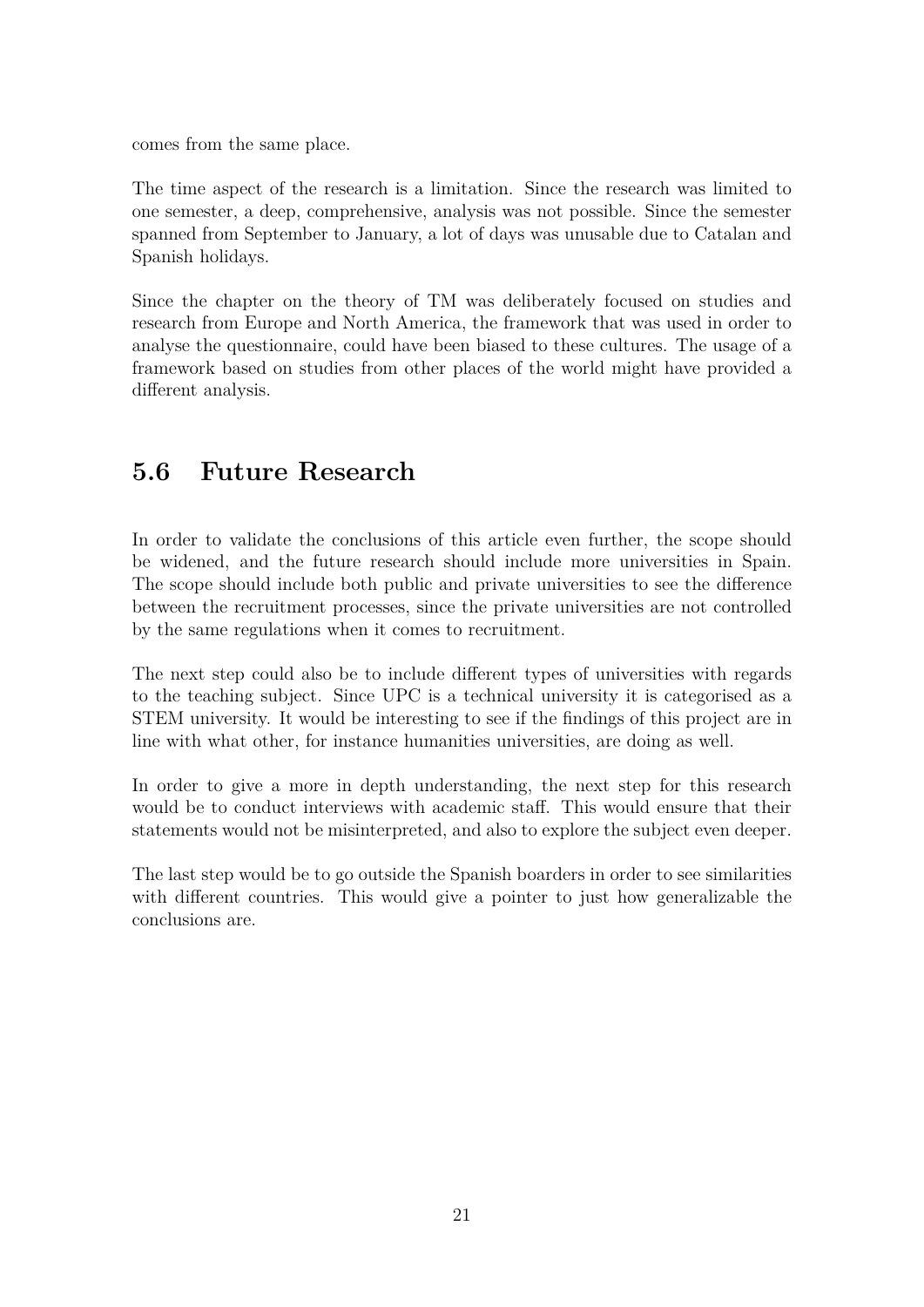# **References**

- <span id="page-29-0"></span>Chambers, Elizabeth G., Mark Foulon, Helen Handfield-Jones, Steven Hankin, and Edward Michaels (1998). "The War for Talent". In: *The McKinsey Quarterly* 3, pp. 44–57.
- <span id="page-29-8"></span>European University Institute (2018). *Spain: Academic Career Structure*. url: [https://www.eui.eu/ProgrammesAndFellowships/AcademicCareersObservat](https://www.eui.eu/ProgrammesAndFellowships/AcademicCareersObservatory/AcademicCareersbyCountry/Spain#WebsitesforJobPostings)ory/ [AcademicCareersbyCountry/Spain#WebsitesforJobPostings](https://www.eui.eu/ProgrammesAndFellowships/AcademicCareersObservatory/AcademicCareersbyCountry/Spain#WebsitesforJobPostings).
- <span id="page-29-2"></span>Gallardo-Gallardo, Eva, Nicky Dries, and Tomás F. González-Cruz (2013). "What is the meaning of 'talent' in the world of work?" In: *Human Resource Management Review* 23.4, pp. 290–300. doi: [https://doi.org/10.1016/j.hrmr.2013.05.](https://doi.org/https://doi.org/10.1016/j.hrmr.2013.05.002) [002](https://doi.org/https://doi.org/10.1016/j.hrmr.2013.05.002).
- <span id="page-29-3"></span>Gallardo-Gallardo, Eva, Sanne Nijs, Nicky Dries, and Pedro Gallo (2015). "Towards an understanding of talent management as a phenomenon-driven field using bibliometric and content analysis". In: *Human Resource Management Review* 25.3, pp. 264-279. DOI: [https://doi.org/10.1016/j.hrmr.2015.04.003](https://doi.org/https://doi.org/10.1016/j.hrmr.2015.04.003).
- <span id="page-29-5"></span>Gallardo-Gallardo, Eva, Marian Thunnissen, and Hugh Scullion (2019). "Talent management: context matters". In: *The International Journal of Human Resource Management* 0.0, pp. 1–17. DOI: [10.1080/09585192.2019.1642645](https://doi.org/10.1080/09585192.2019.1642645).
- <span id="page-29-6"></span>Johns, Gary (2017). "Reflections on the 2016 Decade Award: Incorporating Context in Organizational Research". In: *Academy of Management Review* 42.4, pp. 577– 595. DOI: [10.5465/amr.2017.0044](https://doi.org/10.5465/amr.2017.0044).
- <span id="page-29-1"></span>Michaels, Edward, Helen Handfield-Jones, and Beth Axelrod (2001). *The War for Talent*. Harvard Business School Press. isbn: 9781578514595. url: [https://](https://books.google.es/books?id=simZCd%5C_YUC4C) [books.google.es/books?id=simZCd%5C\\_YUC4C](https://books.google.es/books?id=simZCd%5C_YUC4C).
- <span id="page-29-7"></span>Paisey, Catriona and Nicholas J. Paisey (2018). "Talent management in academia: the effect of discipline and context on recruitment". In: *Studies in Higher Education* 43.7, pp. 1196–1214. poi: [10.1080/03075079.2016.1239251](https://doi.org/10.1080/03075079.2016.1239251).
- <span id="page-29-4"></span>Thunnissen, Marian and Pleun van Arensbergen (2015). "A multi-dimensional approach to talent An empirical analysis of the definition of talent in Dutch academia". In: *Personnel Review* 44, pp. 182-199. DOI: [10.1108/PR-10-2013-](https://doi.org/10.1108/PR-10-2013-0190) [0190](https://doi.org/10.1108/PR-10-2013-0190).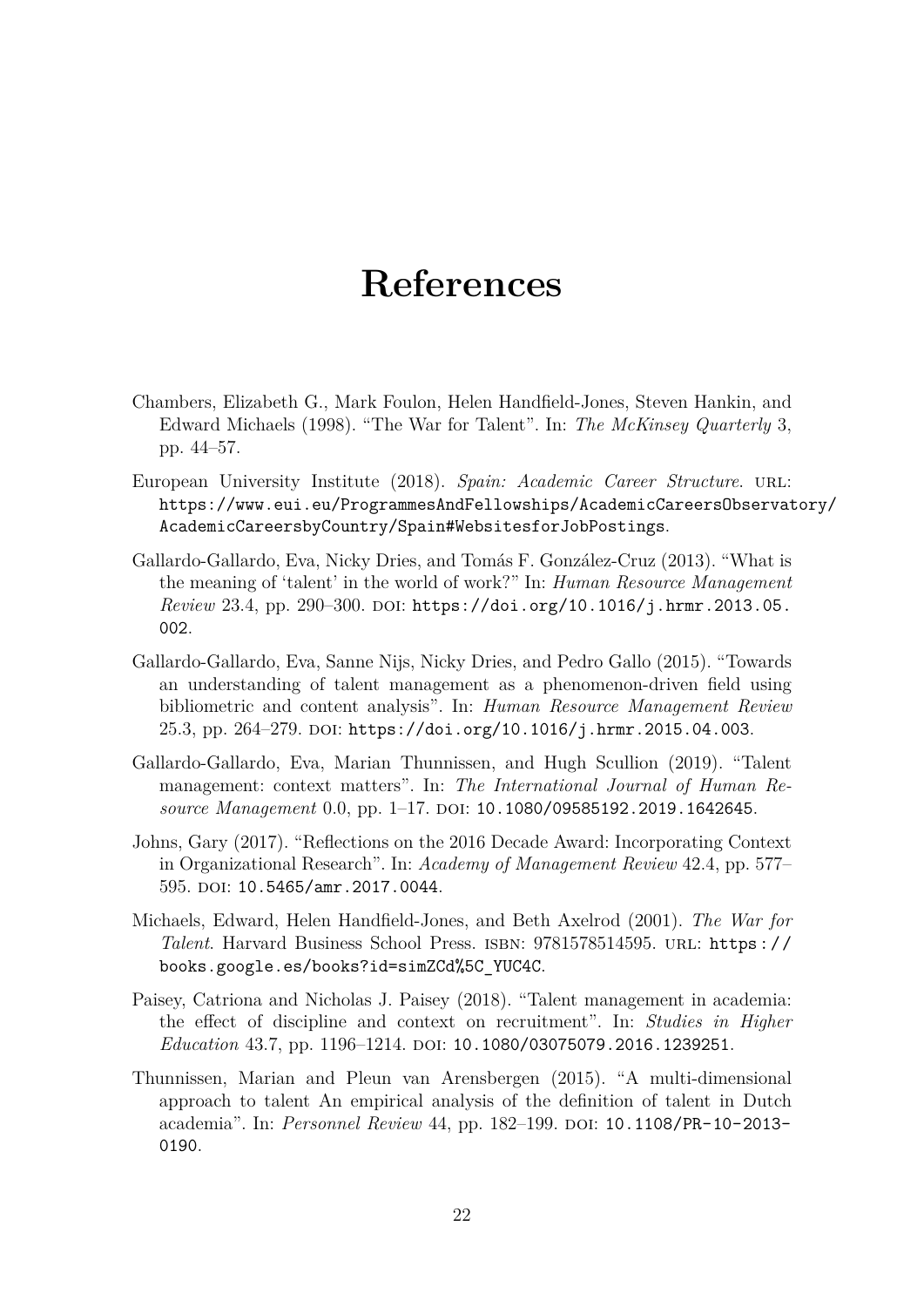- <span id="page-30-1"></span>Ulferts, Gregory, Patrick Wirtz, and Evan Peterson (2011). "Strategic Human Resource Planning In Academia". In: *American Journal of Business Education (AJBE)* 2, p. 1. doi: [10.19030/ajbe.v2i7.4123](https://doi.org/10.19030/ajbe.v2i7.4123).
- <span id="page-30-0"></span>Van den Brink, Marieke, Ben Fruytier, and Marian Thunnissen (2013). "Talent management in academia: performance systems and HRM policies". In: *Human Resource Management Journal* 23.2, pp. 180–195. doi: [10.1111/j.1748-8583.](https://doi.org/10.1111/j.1748-8583.2012.00196.x) [2012.00196.x](https://doi.org/10.1111/j.1748-8583.2012.00196.x).
- <span id="page-30-2"></span>Van Balen, Barbara, Pleun van Arensbergen, Inge van der Weijden, and Peter van den Besselaar (2012). "Determinants of Success in Academic Careers". In: *Higher Education Policy* 25. DOI: [10.1057/hep.2012.14](https://doi.org/10.1057/hep.2012.14).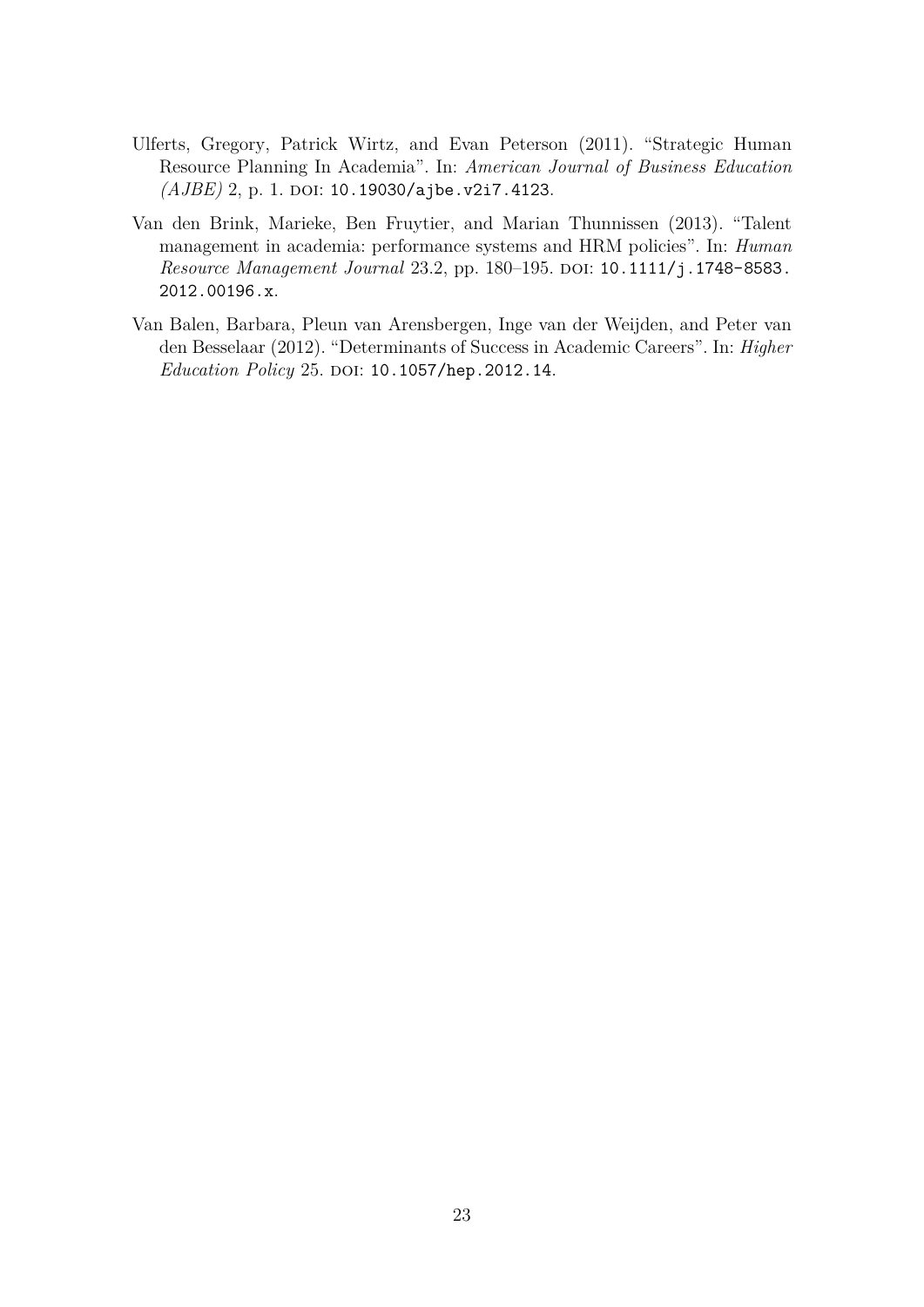# A

# <span id="page-31-0"></span>**Questionnaire - Talent Management in Academia: a UPC Research Assignment (English)**

# <span id="page-31-1"></span>**A.1 Opening**

Hi,

we are two exchange students from Sweden who are doing a reasearch assignment about talent management in academia and we would love you to take a few minutes to answer our survey.

The survey is fully anonymous. The answers will be used as a base for our conclusion and discussion in our research assignment. The assignment will be done at the end of January, and before the end of February the data will be deleted.

There are 10 questions in this survey.

# <span id="page-31-2"></span>**A.2 Questionnaire**

What is yor gender?

- Male
- Female
- Other

How old are you?

- 19 or younger
- $20-30$
- 31-40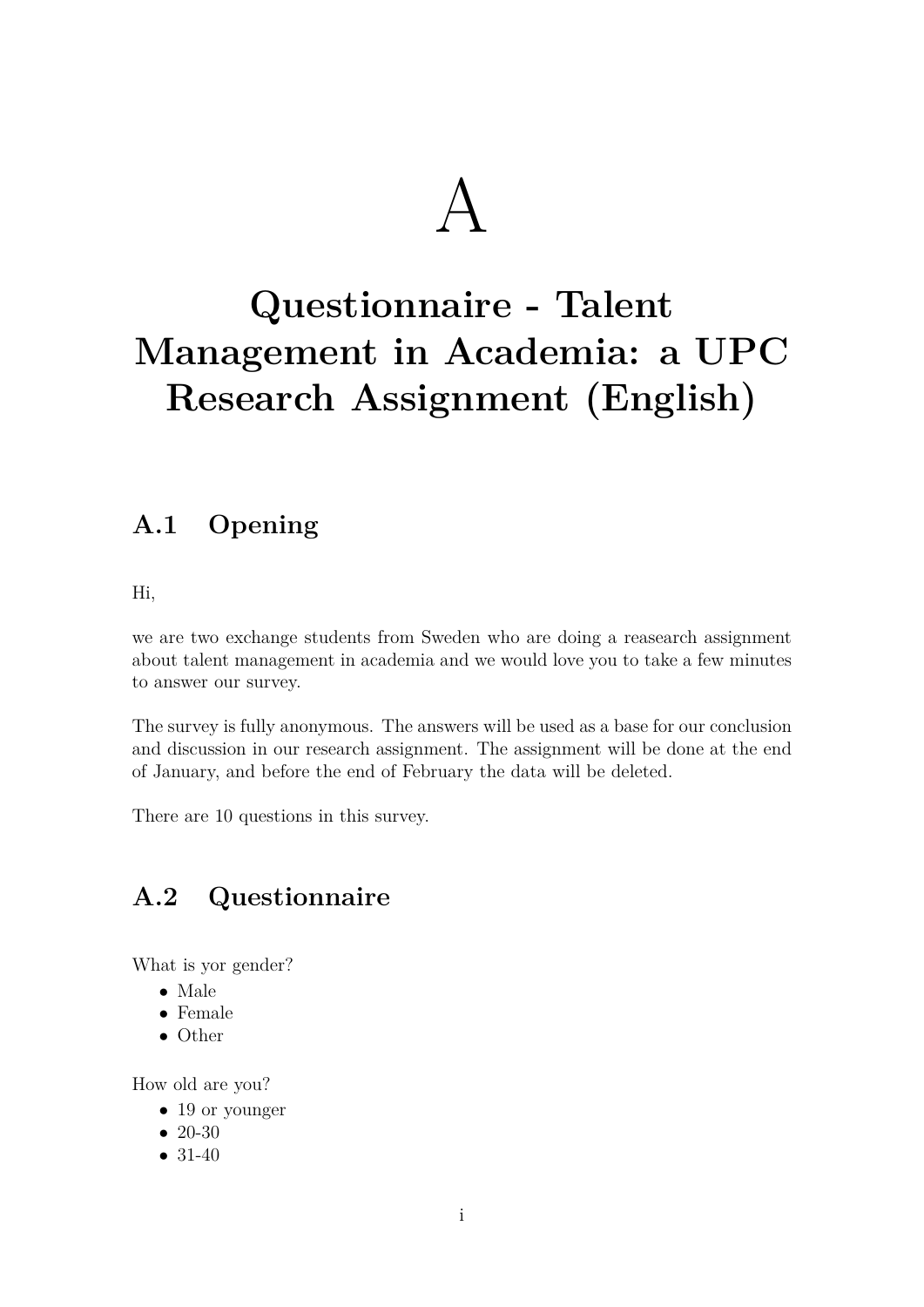- 41-50
- 51-60
- 61 or older

What is your current academic position?

• Open answer question

For how long have you been employed by your current university?

- less than 1 year
- $\bullet$  1-5 years
- $\bullet$  6-10 years
- $\bullet$  11-15 years
- $\bullet$  16-20 years
- 21 years or more

Where was your previous employment?

- At my current university
- At another university
- This is my first employment
- Other

Which characteristics do you believe best describes academic talent of professors/lecturers/researchers etc.?

• Open answer question

Do you think their talent in academia can be measured, if yes please explain how?

- Yes
- $\bullet$  No
- Open answer question

How did you first get the information about your current position being available?

- A collegue/friend told me about the open position
- Read about it in the newspaper
- Read about it on the web

What is important for you to feel satisfied at your university? And how does the university provide that for you?

• Open answer question

What incentives would make you consider a position at another university?

• Open answer question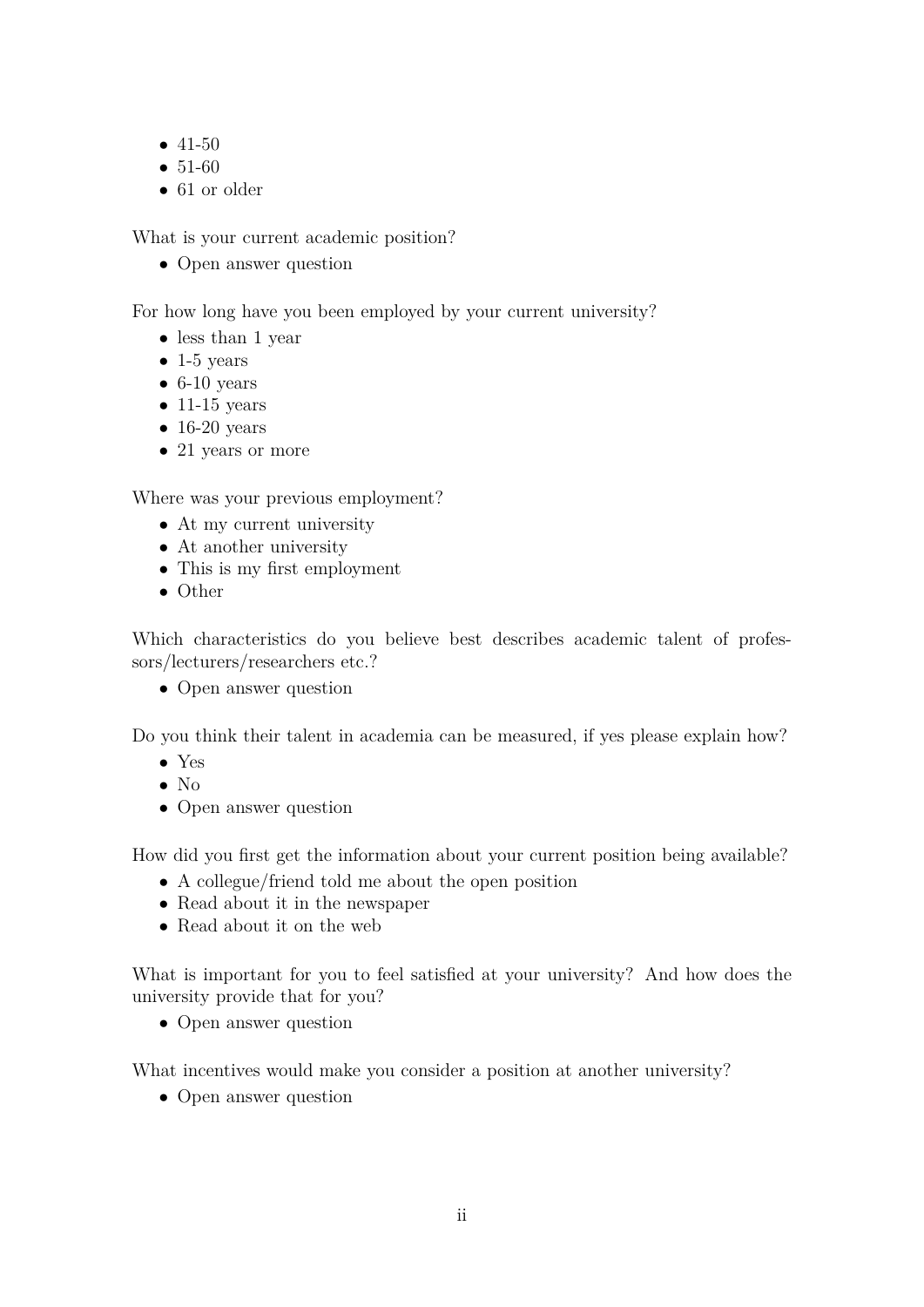# <span id="page-33-0"></span>**A.3 Ending**

Thank you for time and input. If you have any questions or would like to see the research assignment when it is finished, please contact us at: sander.voorn@estudiant.upc.edu

Thank you for completing this survey.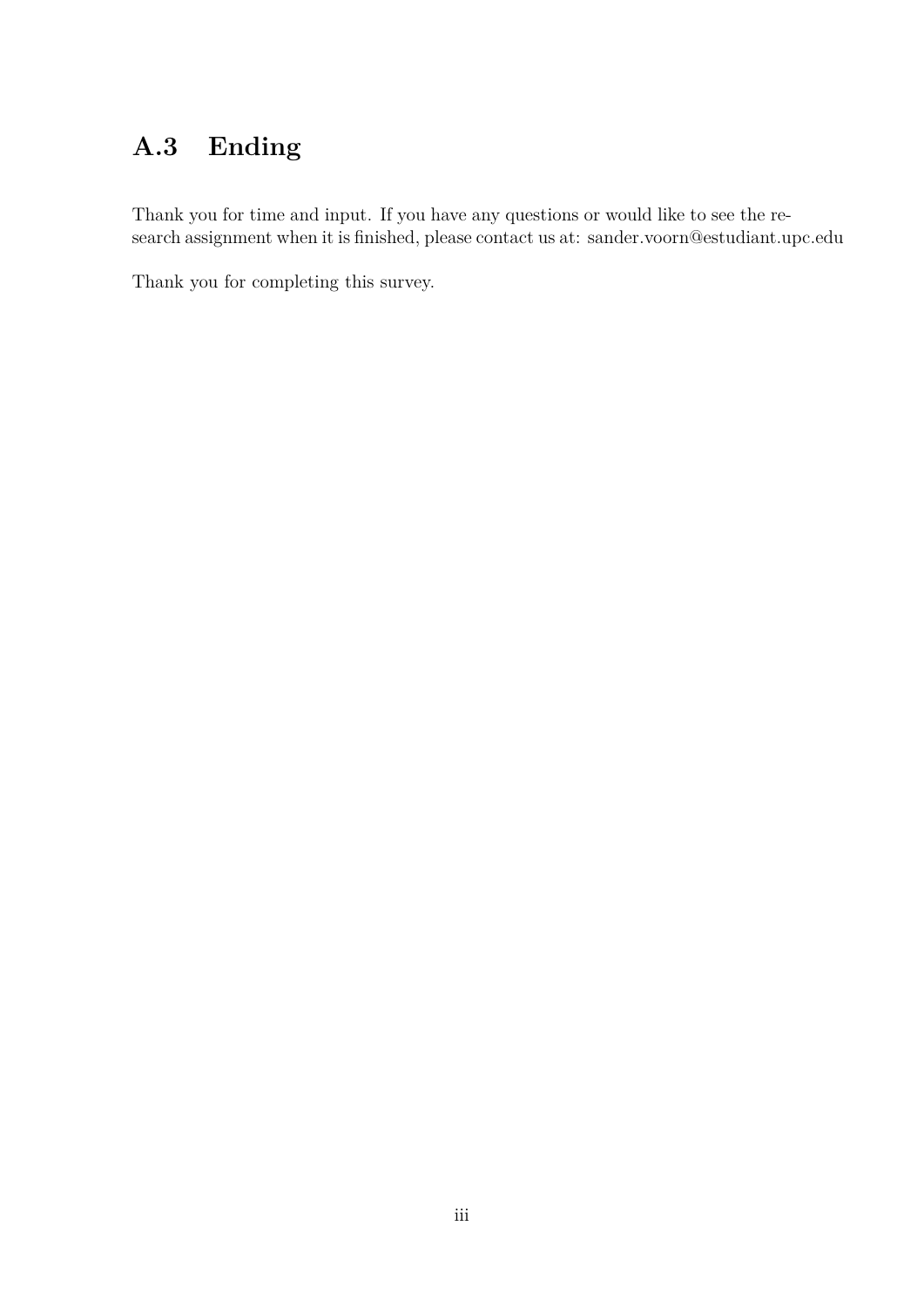# $\mathsf B$

# <span id="page-34-0"></span>**Questionnaire - Talent Management in Academia: a UPC Research Assignment (Spanish)**

# <span id="page-34-1"></span>**B.1 Apertura**

Hola,

somos dos estudiantes de intercambio de Suecia que están haciendo una tarea de investigación sobre el talento en la academia y nos encantaría que se tomaran unos minutos para responder a nuestra encuesta.

La encuesta se refiere al talento en el mundo académico y es totalmente anónima. Las respuestas se utilizarán como base para nuestra discusión en nuestra tarea de investigación. La asignación se hará a finales de enero y antes de finales de febrero se borrarán los datos.

Hay 10 preguntas en esta encuesta.

# <span id="page-34-2"></span>**B.2 Encuesta**

 $i$ Cuál es su género?

- Masculino
- Femenino
- Otro

¿Cuántos años tienes?

- $\bullet$  19 años o menos
- $20-30$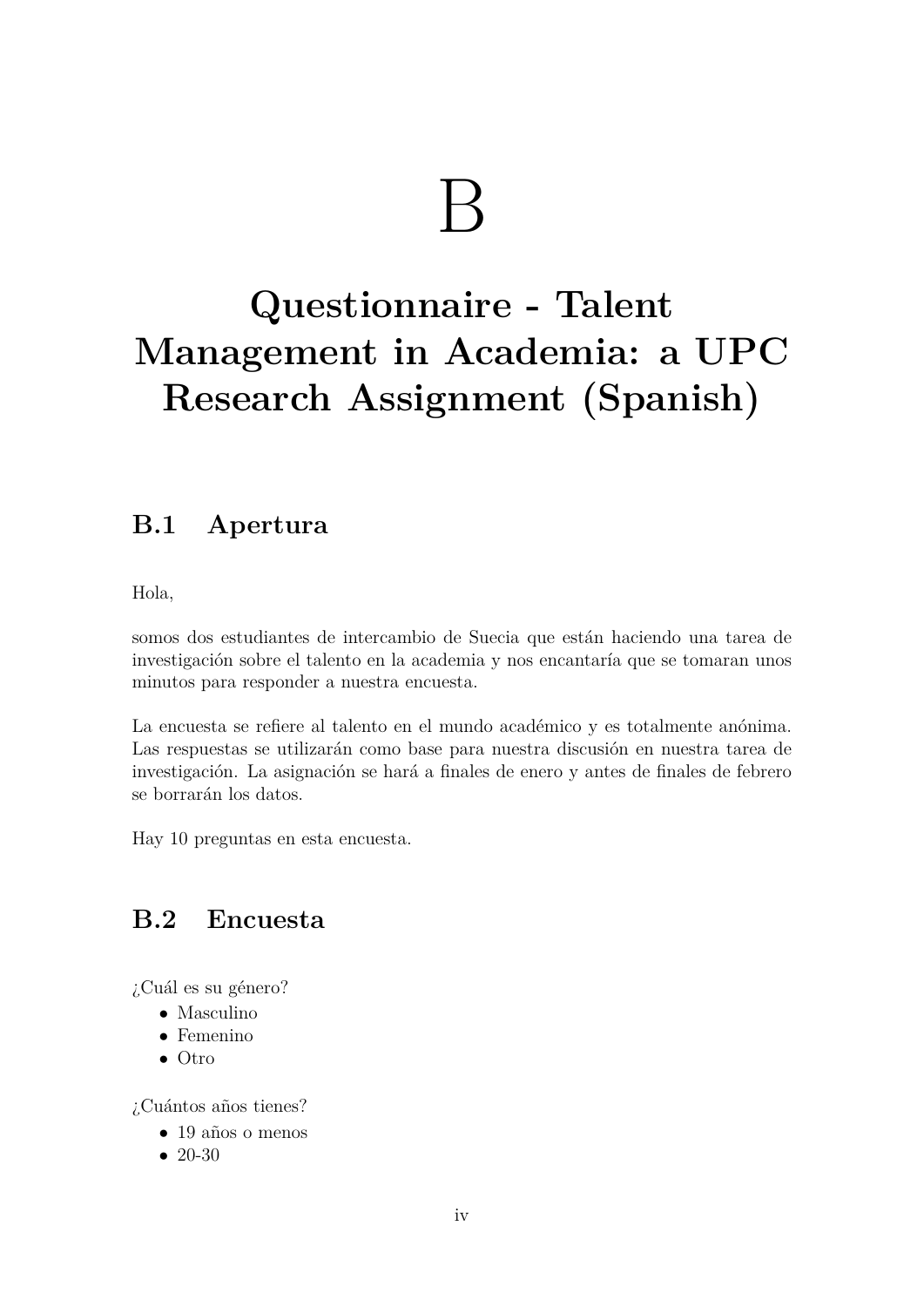- 31-40
- 41-50
- 51-60
- $\bullet$  61 años o más

 $i$ Cuál es su posición académica actual?

• Pregunta de respuesta abierta

¿Durante cu´anto tiempo ha estado empleado en su universidad actual?

- $\bullet$  menos de 1 año
- $\bullet$  1-5 años
- $\bullet$  6-10 años
- $\bullet$  11-15 años
- $\bullet$  16-20 años
- $\bullet$  21 años o más

 $i$ Dónde fue su anterior puesto/posición?

- En la universidad actual
- En otra universidad
- Este es mi primer empleo
- Otro

 $i$ Qué características cree usted que mejor describen el talento académico de los Profesores e Investigadores Universitarios?

• Pregunta de respuesta abierta

 $i$ . Cree usted que el talento en el mundo académico puede ser medido, si es así, por favor explique cómo?

- $\bullet$  Sí
- $\bullet$  No
- Pregunta de respuesta abierta

¿C´omo se enter´o del concurso de la plaza que actualmente ocupa?

- Un colega/amigo me lo dijo
- Lo encontré en el periódico
- Lo leí en la web

 $i_{\mathcal{E}}$ Qué aspectos de su trabajo actual le hacen sentir más satisfecho?  $i_{\mathcal{E}}$ Cómo la universidad le ayuda a conseguirlo?

• Pregunta de respuesta abierta

 $i$ Qué incentivos le harían dejar su actual puesto de trabajo actual para irse a otra universidad?

• Pregunta de respuesta abierta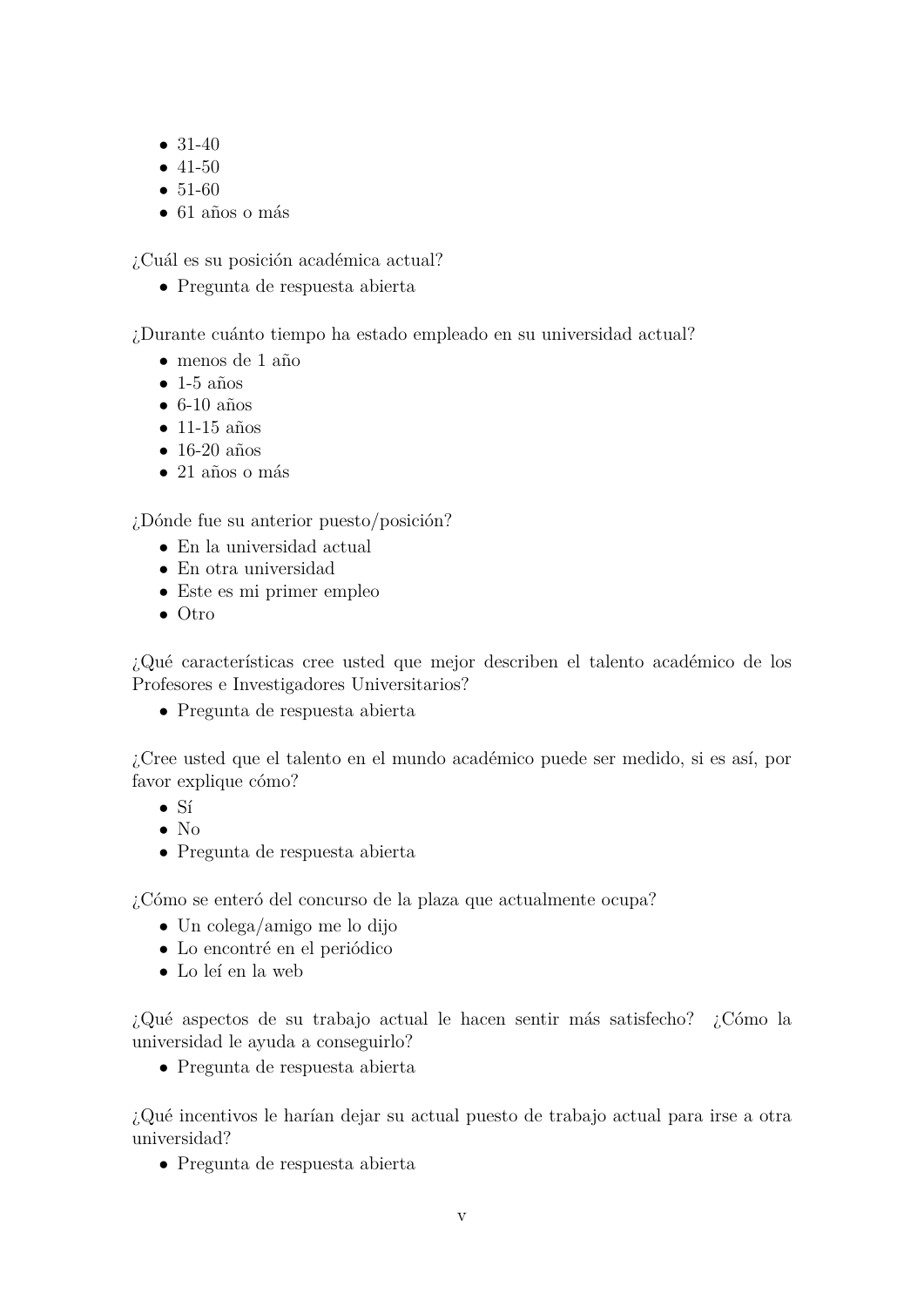# <span id="page-36-0"></span>**B.3 Finalizando**

¡Gracias por su tiempo y sus comentarios! Si tiene alguna pregunta o desea ver el documento una vez terminado, póngase en contacto con nosotros en: sander.voorn@estudiant.upc.edu

Gracias por completar esta encuesta.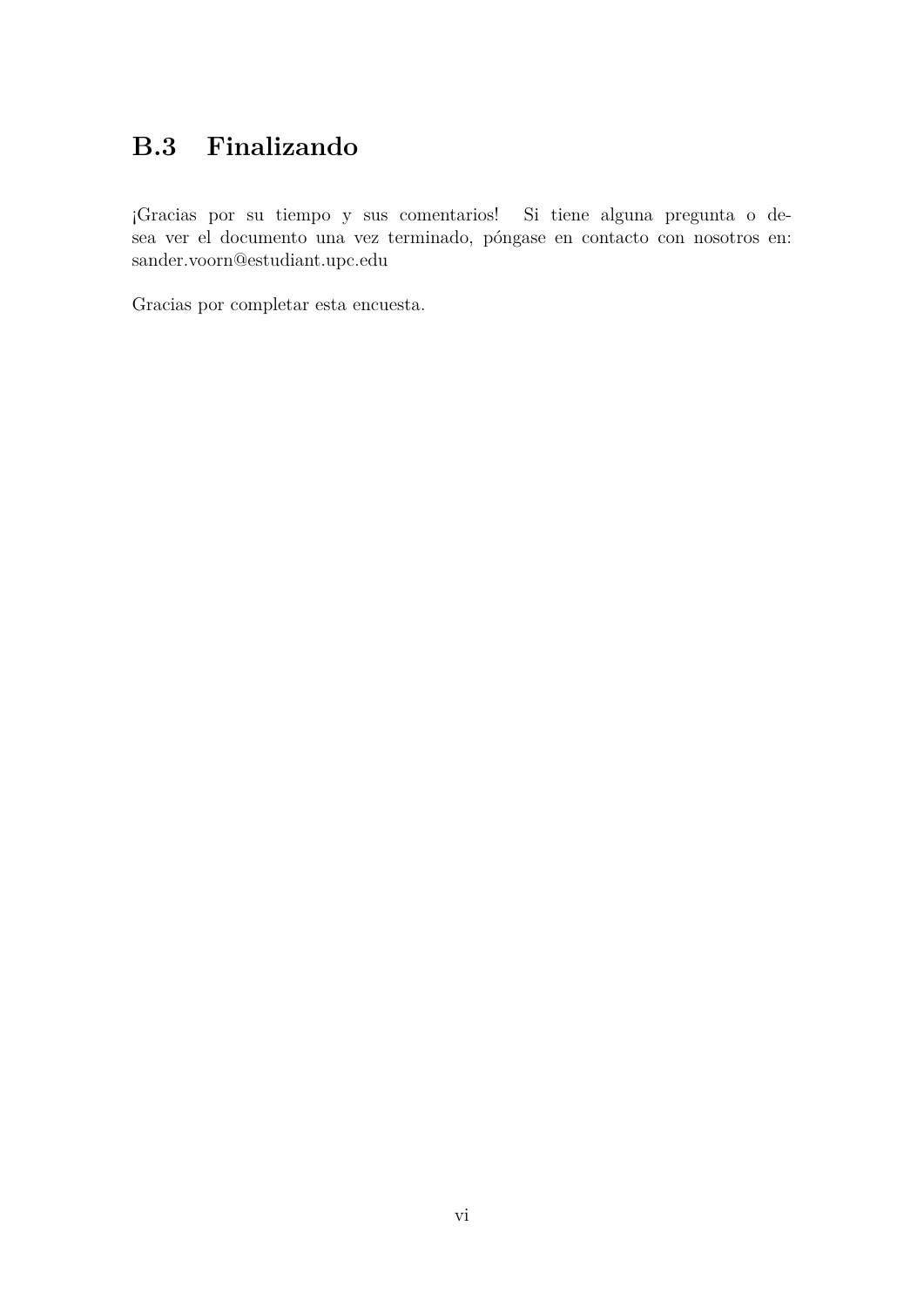# $\bigodot$

# <span id="page-37-0"></span>**Questionnaire - Talent Management in Academia: a UPC Research Assignment (Catalan)**

# <span id="page-37-1"></span>**C.1 Obertura**

Hola,

som dos estudiants d'intercanvi de Suècia que estan fent una tasca de recerca sobre el talent a l'acad`emia i ens encantaria que es prenguessin uns minuts per a respondre a la nostra enquesta.

L'enquesta es refereix al talent en el món acadèmic i és totalment anònima. Les respostes s'utilitzaran com a base per a la nostra discussió en la nostra tasca de recerca. L'assignació es farà a la fi de gener i abans de finals de febrer s'esborraran les dades.

Hi ha 10 preguntes en aquesta enquesta.

# <span id="page-37-2"></span>**C.2 Enquesta**

Quin és el seu gènere?

- Masculí
- Femení
- Un altre

Quants anys tens?

- 19 anys o menys
- $20-30$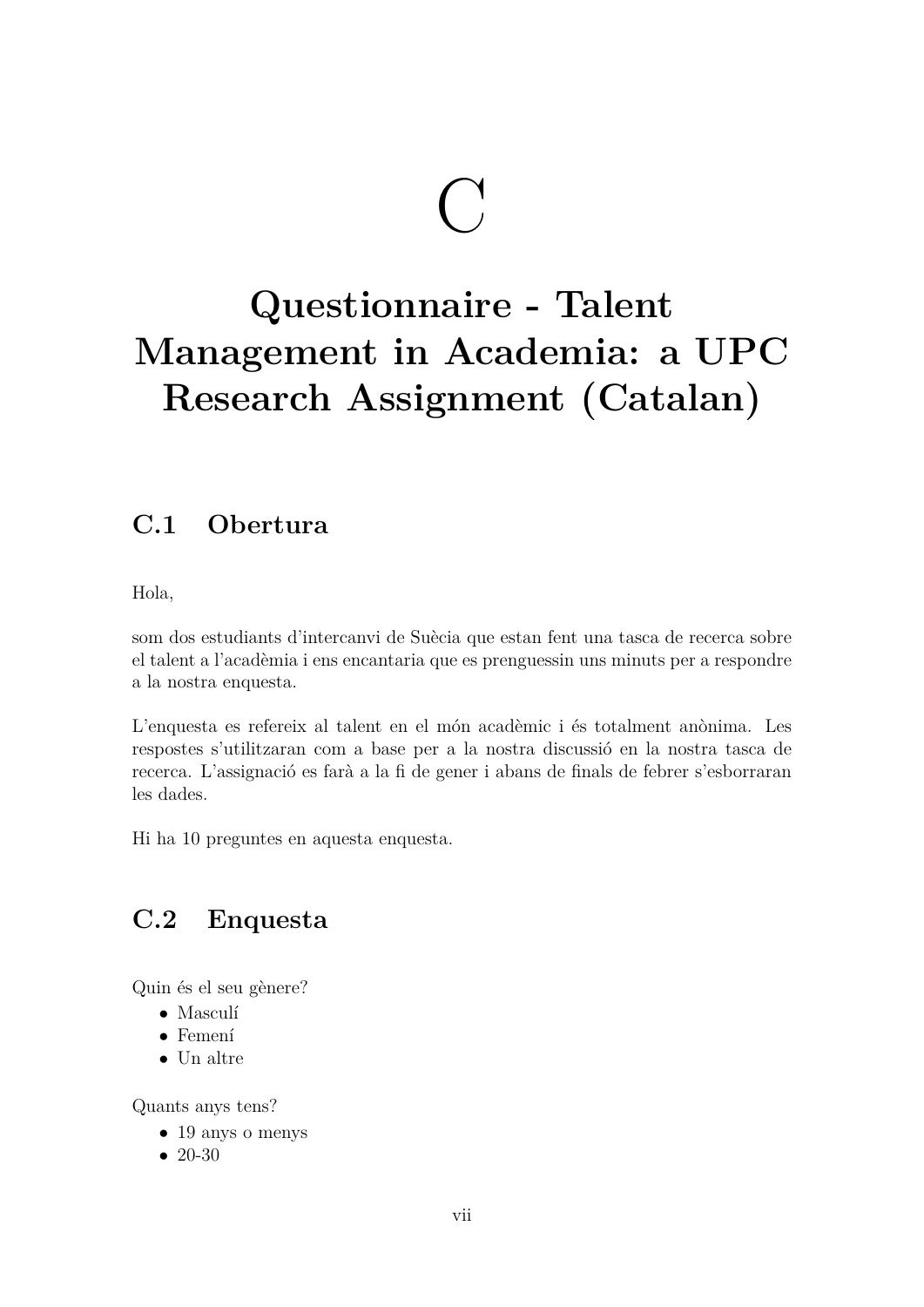- 31-40
- 41-50
- 51-60
- $\bullet$  61 anys o més

Quina és la seva posició acadèmica actual?

• Pregunta de resposta oberta

Durant quant temps ha estat empleat en la seva universitat actual?

- menys d'1 any
- $\bullet$  1-5 anys
- $\bullet$  6-10 anys
- 11-15 anys
- 16-20 anys
- $\bullet$  21 anys o més

Quin era la seva anterior posició/lloc de treball?

- A la universitat actual
- A una altra universitat
- És el meu primer lloc de treball
- Altra

Quines característiques creu vostè que millor descriuen el talent acadèmic dels Professors i Investigadors Universitaris?

• Pregunta de resposta oberta

Creu vostè que el talent en el món acadèmic pot ser mesurat, si és així, si us plau expliqui com?

- $\bullet$  Sí
- $\bullet$  No
- Pregunta de resposta oberta

Com es va assabentar del concurs de la plaça que actualment ocupa?

- Un col·lega/amic m'ho va dir
- Ho vaig trobar en el periòdic
- El vaig llegir en la web

Quins aspectes de la seva feina actual li fan sentir m´es satisfet? Com la universitat li ajuda a aconseguir-ho?

• Pregunta de resposta oberta

Quins incentius li farien deixar el seu actual lloc de treball actual per a anar-se a una altra universitat?

• Pregunta de resposta oberta